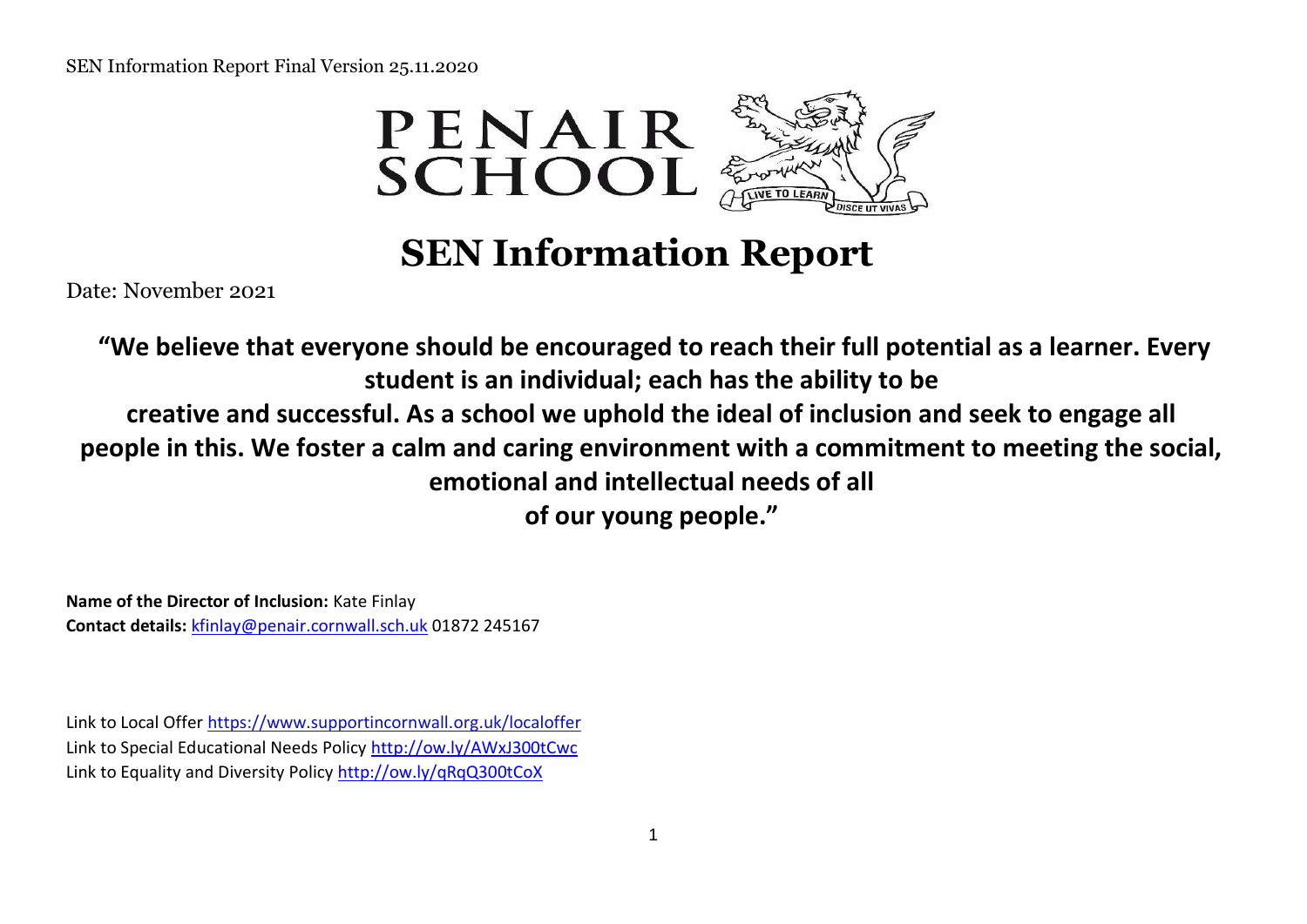# **The levels of support and provision offered by our school**

# **Listening to and responding to children and young people**

| Whole school approaches<br>The universal offer to all children and YP.                                                                                    | Additional, targeted support and provision                                                                                                                                                                       | Specialist, individualised support and provision                                                                                                                                   |
|-----------------------------------------------------------------------------------------------------------------------------------------------------------|------------------------------------------------------------------------------------------------------------------------------------------------------------------------------------------------------------------|------------------------------------------------------------------------------------------------------------------------------------------------------------------------------------|
| Student voice via the Year and School<br>Council<br><b>Student Survey</b><br>Tutor/Personal Development Leader<br>Pastoral Support Team<br>Peer Mentoring | Assess/Plan/Do/Review meetings<br><b>Provision Maps</b><br>One Page profiles<br><b>Student feedback about:</b><br>Yr 6 SEND transition days<br>Nurture Group<br>1:1 support<br>Leanne Sherwood (Careers Advisor) | All About Me document in preparation<br>for EHCP reviews and PSP meetings<br>Records of Need - based on the review<br>meeting<br>Student feedback for individualised<br>programmes |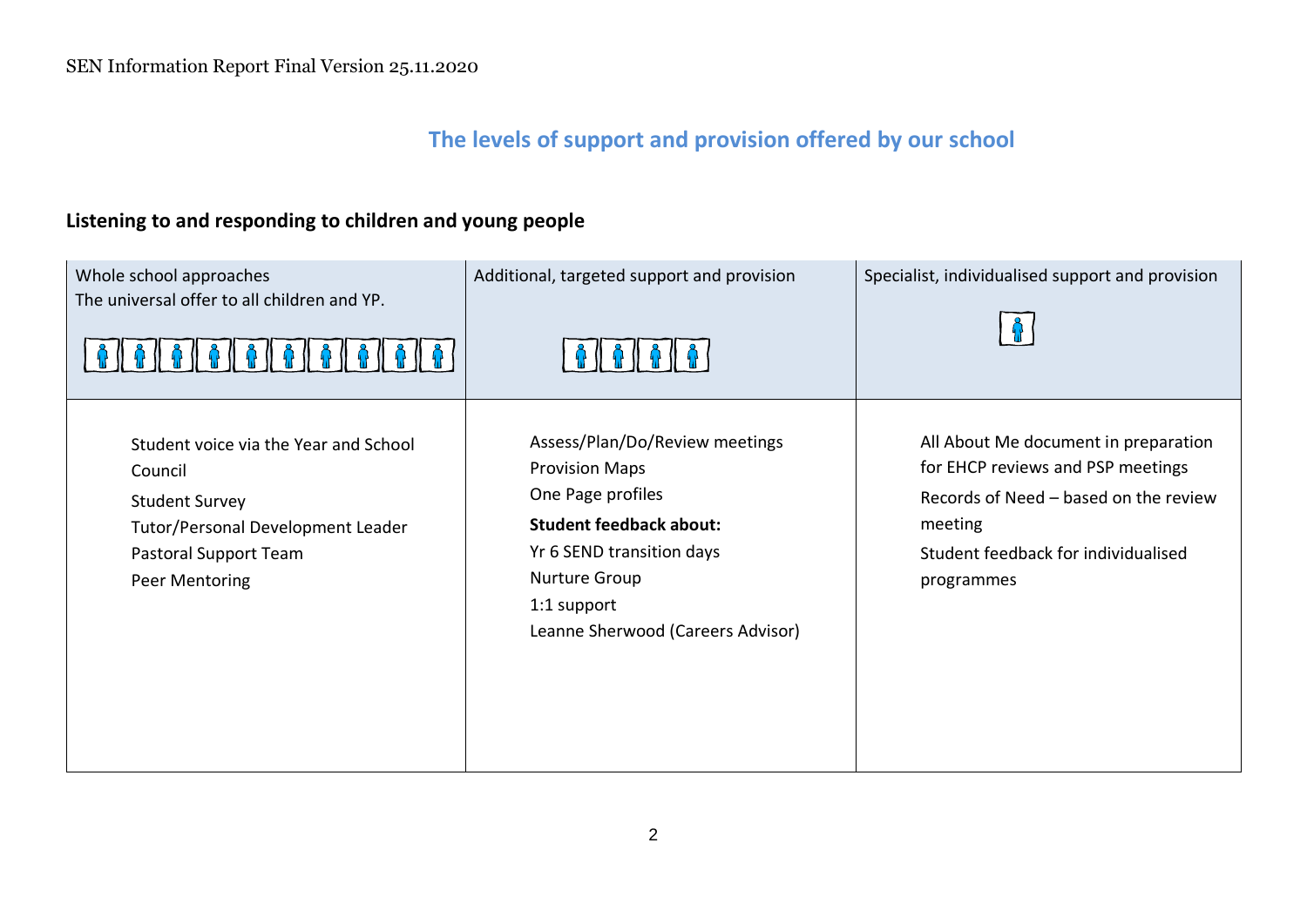# **Partnership with parents and carers**

| Whole school approaches<br>The universal offer to all children and YP                                                                                                     | Additional, targeted support and provision<br><b>A (I A (I A (I A (</b>                                                                                                                                                                                                                                                                           | Specialist, individualised support and provision                                                                                                                                                                 |
|---------------------------------------------------------------------------------------------------------------------------------------------------------------------------|---------------------------------------------------------------------------------------------------------------------------------------------------------------------------------------------------------------------------------------------------------------------------------------------------------------------------------------------------|------------------------------------------------------------------------------------------------------------------------------------------------------------------------------------------------------------------|
| <b>Community Open evening</b><br>Yr 6 intake evening for parents<br>Year group parents' evenings<br>Half termly progress reports/data<br>Information evenings and events. | SEND information evening $-$ Yr 6<br>SEND parents' workshop evening<br>Parental meetings with PDLs, SWOs,<br>SENCo, Inclusion Manager etc. on request -<br>Assess/Plan/Do/Review cycle<br>Pastoral Support Team/Inclusion Manager<br>are in regular contact with families<br>SENCo meetings with pupils on SEN support<br>(assess/plan/do/review) | Annual Statement Review meetings with<br>parents $-$ yr 7 and 8<br><b>Statement Transition Review meetings</b><br>with parents $-$ years 9, 10 and 11.<br>Meetings with SENCo<br>Pupil Premium parental meetings |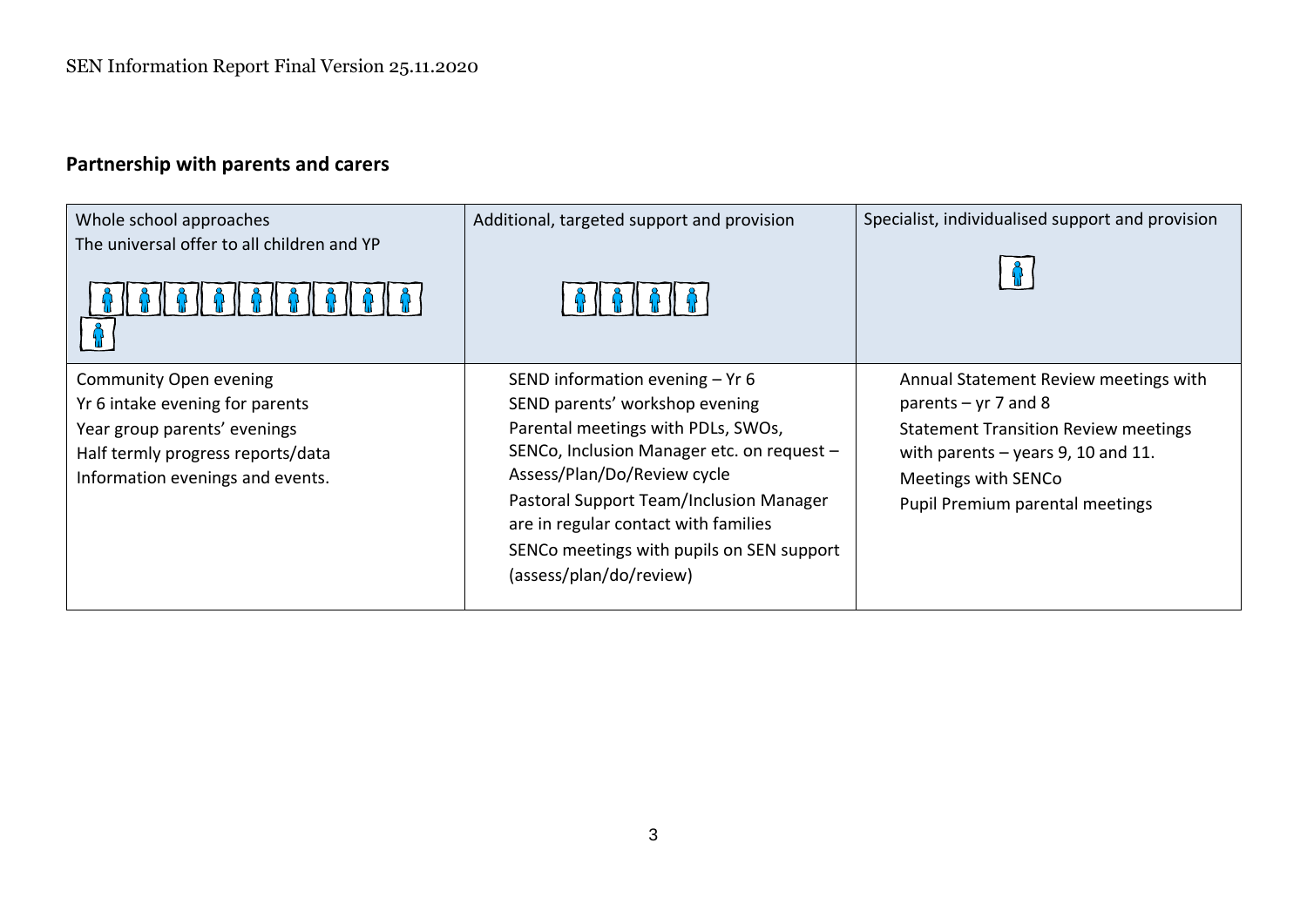# **The curriculum**

| Whole school approaches.<br>The universal offer to all children and YP                                                    | Additional, targeted support and provision                                                                                                                                                                                                                                                                                                                                        | Specialist, individualised support and provision                                                                                                                          |
|---------------------------------------------------------------------------------------------------------------------------|-----------------------------------------------------------------------------------------------------------------------------------------------------------------------------------------------------------------------------------------------------------------------------------------------------------------------------------------------------------------------------------|---------------------------------------------------------------------------------------------------------------------------------------------------------------------------|
| A broad and balanced curriculum for all<br>Dedicated and enthusiastic specialist<br>teachers<br>Carefully planned lessons | Small group Literacy programme<br>Small group Numeracy programme<br>Small group Nurture Group programme<br>1:1 Literacy intervention<br>Faculty TA English-direct support<br>Homework Club<br>Handwriting Club<br>Dyslexia Champion<br>Dyslexia Support Club<br>Dyslexia pupil packs<br><b>ASD Champion</b><br><b>GCSE support groups</b><br>Exam concessions/access arrangements | Personalised timetables<br>Alternative provision e.g. Short Stay<br>School<br>Alternative Programmes e.g. Pendynas/BF<br>Adventure<br>Work placement<br>Access to 1:1 TAs |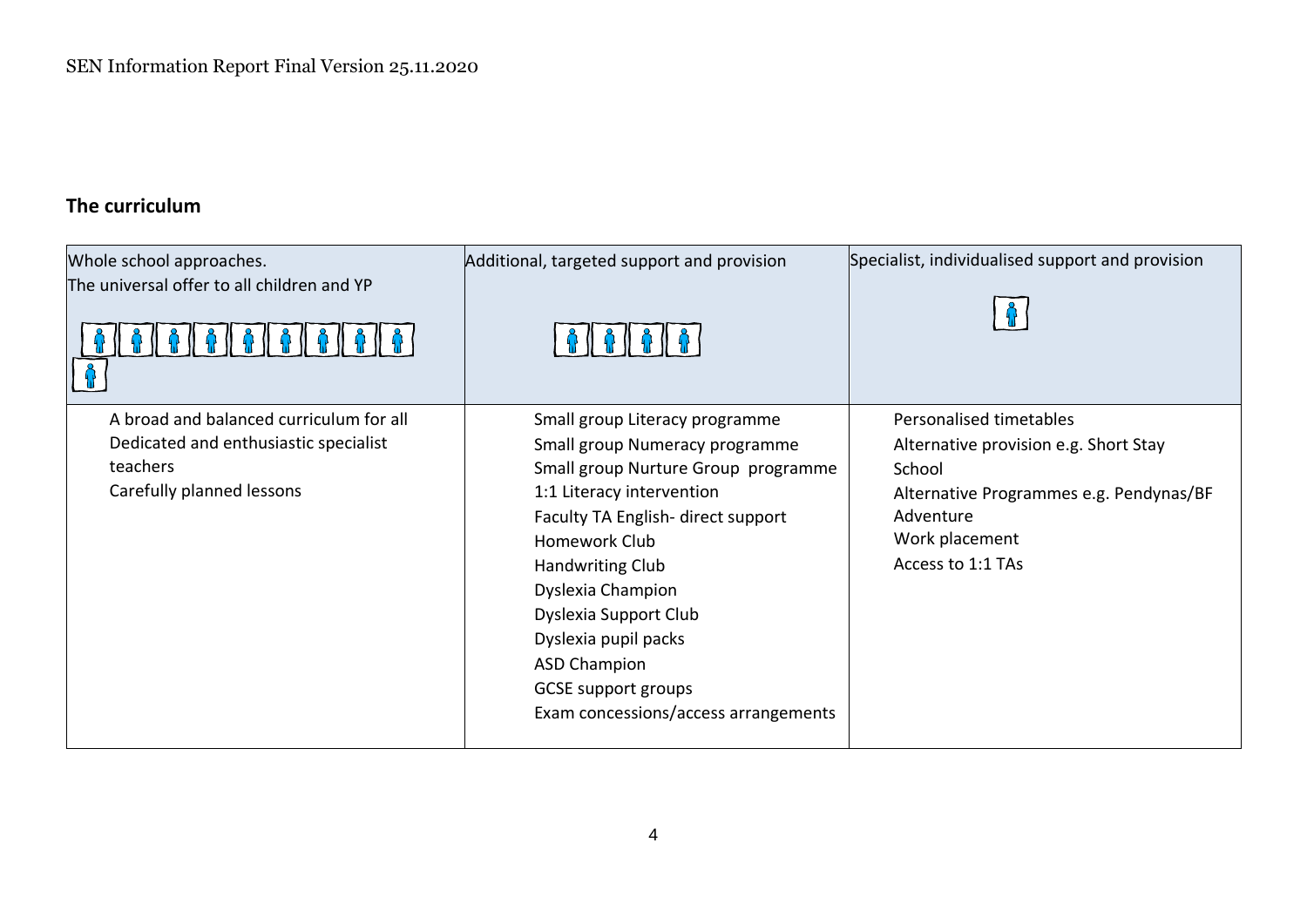# **Teaching and learning**

| Whole school approaches<br>The universal offer to all children and YP | Additional, targeted support and provision | Specialist, individualised support and provision |
|-----------------------------------------------------------------------|--------------------------------------------|--------------------------------------------------|
| Dyslexia-Friendly Strategies and in school                            | Records of Need for pupils with a          | Nurture groups                                   |
| Dyslexia Advisor                                                      | statement/EHCP                             | Access to 1:1 TA support                         |
| Sight/hearing impairment strategies                                   | Provision maps                             | Specialist resources and equipment               |
| ASD friendly strategies                                               | One page profiles and RON or dyslexia      | Advice from partner agencies (see page 10)       |
| Use of ICT and Open Dyslexia ICT programme                            | plan for all SEN support pupils            |                                                  |
| on every device                                                       | Visual prompt cards                        |                                                  |
| Differentiated tasks and expectations through                         | <b>Displays</b>                            |                                                  |
| precision teaching                                                    | Task management boards                     |                                                  |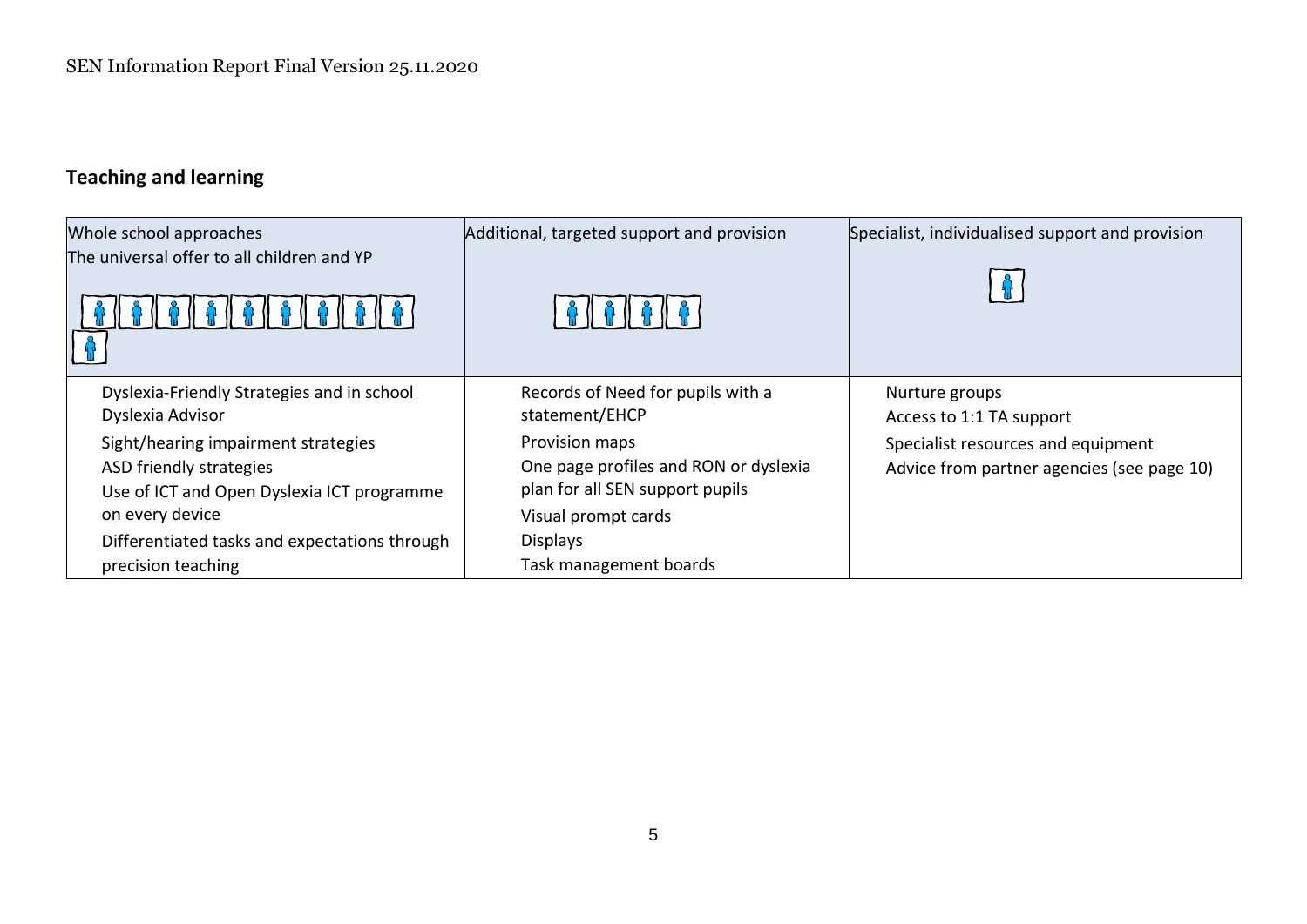| Regular Assessment                             | Key word lists for pre/post learning | Additional support for Pupil Premium |
|------------------------------------------------|--------------------------------------|--------------------------------------|
| Praise and Reward                              | Overlays/coloured rulers             |                                      |
| Clear, consistent boundaries and               | Coloured backgrounds on boards       |                                      |
| consequences                                   | iPads/laptops for classwork          |                                      |
| Variety of individual, paired and group tasks. | Handwriting Club                     |                                      |
| Early identification system                    | <b>Dyslexia Champions</b>            |                                      |
|                                                | Dyslexia Support Club                |                                      |
|                                                | Dyslexia pupil packs                 |                                      |
|                                                | <b>ASD Champion</b>                  |                                      |
|                                                | SEND training opportunities          |                                      |
|                                                | Differentiated resources and         |                                      |
|                                                | outcomes                             |                                      |
|                                                | Seating plans                        |                                      |
|                                                | Strategies for specific needs        |                                      |
|                                                | distributed                          |                                      |
|                                                | Additional adult support in lessons  |                                      |
|                                                | group teaching                       |                                      |
|                                                | Assessment and exam access           |                                      |
|                                                | arrangements GCSE                    |                                      |
|                                                | study plus                           |                                      |
|                                                | Homework Club                        |                                      |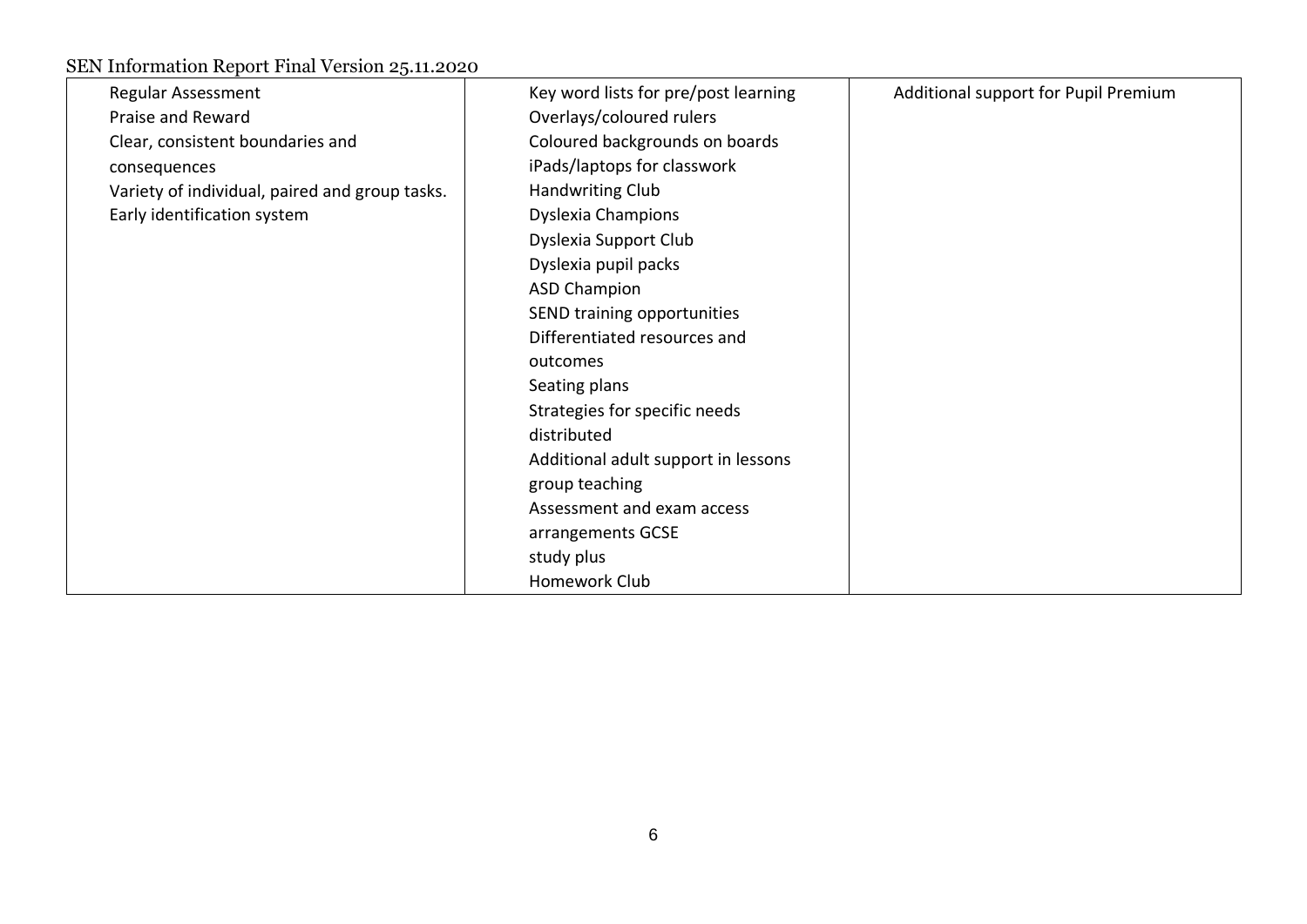## SEN Information Report Final Version 25.11.2020 **Self-help skills and independence**

| Whole school approaches<br>The universal offer to all children and YP                                                                                                              | Additional, targeted support and provision<br>61616161                                                                                                                                                                                                                                                                                                                                                          | Specialist, individualised support and provision                                                                                                                                                            |
|------------------------------------------------------------------------------------------------------------------------------------------------------------------------------------|-----------------------------------------------------------------------------------------------------------------------------------------------------------------------------------------------------------------------------------------------------------------------------------------------------------------------------------------------------------------------------------------------------------------|-------------------------------------------------------------------------------------------------------------------------------------------------------------------------------------------------------------|
| Actively encourage independent working                                                                                                                                             | Use of ICT including iPads and laptops                                                                                                                                                                                                                                                                                                                                                                          | Practical assistance for Physically impaired                                                                                                                                                                |
| Independent home study/Homework<br>PSHE programme<br>Regular marking and feedback for next steps<br>Peer Mentors/buddy system<br>Variety of independent, paired and group<br>tasks | Life Skills course in KS4<br>Education Plans for pupils with a<br>statement/EHCP Records of Need<br>One page profiles for all SEN support pupils<br>Small group interventions with clear<br>success criteria<br><b>Handwriting Club</b><br>Dyslexia Champion<br>Dyslexia Support Club<br>Dyslexia pupil packs<br><b>ASD Champion</b><br><b>Pastoral Support Plans</b><br>Differentiated tasks<br>Visual prompts | Supported access to extra-curricular<br>activities<br>Break and lunch-time supervision<br>Referral to Homework Club after school<br>Referral for Community Support<br>Referral to external community groups |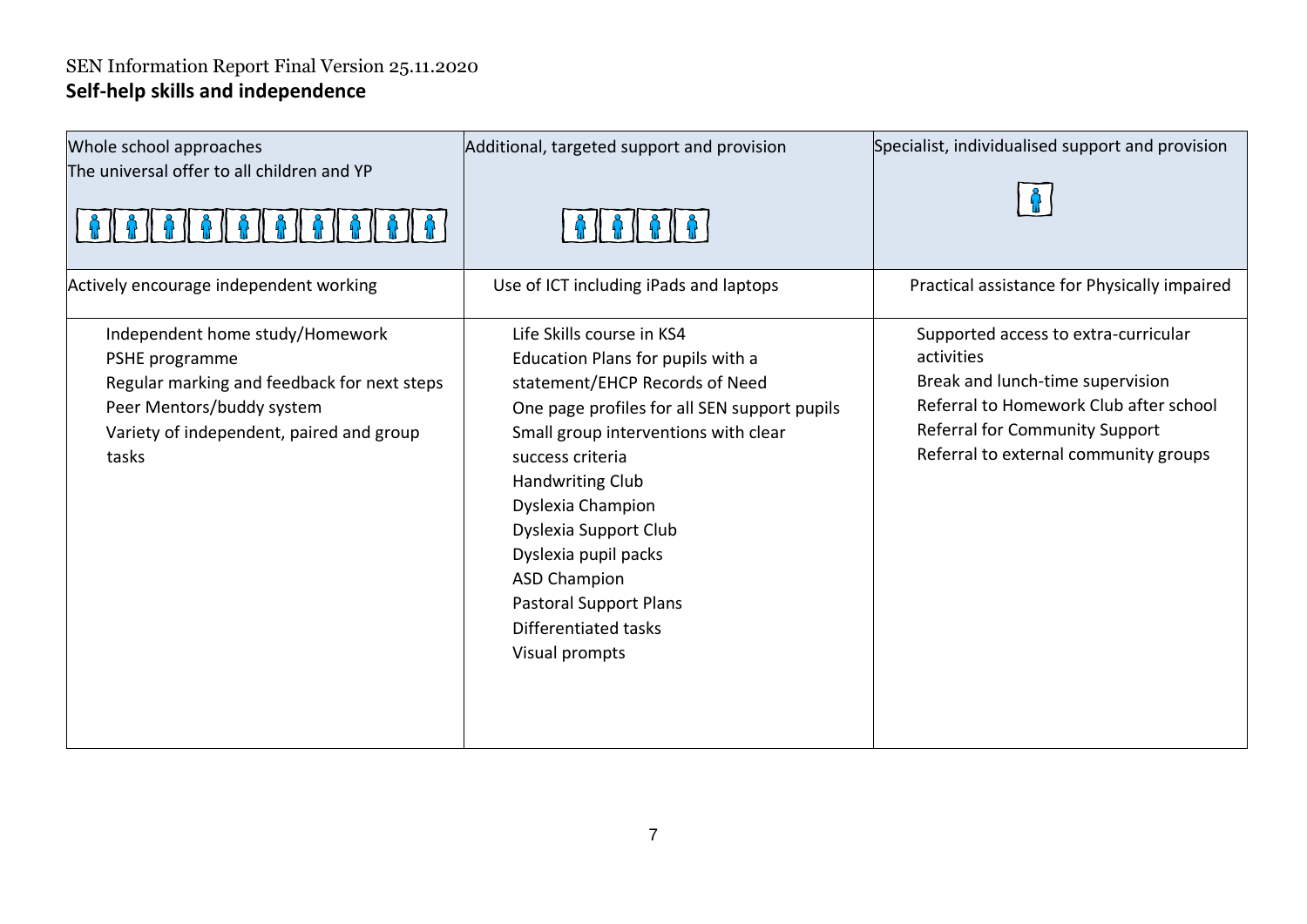# **Health, wellbeing and emotional support**

| Whole school approaches<br>The universal offer to all children and YP                                                                                                                                                                                                                                                                                                | Additional, targeted support and provision                                                                                                                                                                                                                 | Specialist, individualised support and provision                                                                     |
|----------------------------------------------------------------------------------------------------------------------------------------------------------------------------------------------------------------------------------------------------------------------------------------------------------------------------------------------------------------------|------------------------------------------------------------------------------------------------------------------------------------------------------------------------------------------------------------------------------------------------------------|----------------------------------------------------------------------------------------------------------------------|
| First Aid policy                                                                                                                                                                                                                                                                                                                                                     | Time out arrangements                                                                                                                                                                                                                                      | Access to counsellor                                                                                                 |
| Anti-bullying policy<br>Inclusion policy<br>Pastoral Support team (SWOs<br>Safeguarding Lead and Cover)                                                                                                                                                                                                                                                              | Referrals to partner agencies                                                                                                                                                                                                                              | Alternative Provision (see page 10)<br>Individual Health Care Plans<br>Nurture group in KS3<br>Multi-agency meetings |
| Safeguarding Policy<br><b>School Nurse</b><br>School Health profile<br><b>Qualified First Aiders</b><br>Restorative Justice programme PSHE<br>programme to develop community<br>awareness, social and relationship skills.<br>Peer mentors/buddy system<br>Praise and reward system<br>Variety of extra-curricular activities<br>Presentation/celebration assemblies | Access to the Link (access at break/lunchtimes<br>and additional programmes)<br>Access to school nurse drop in sessions/referral<br><b>Access to School Counsellor</b><br>Additional support programmes organised by<br>DoL/PSW<br>Pastoral support centre | <b>Referral to Social Care</b>                                                                                       |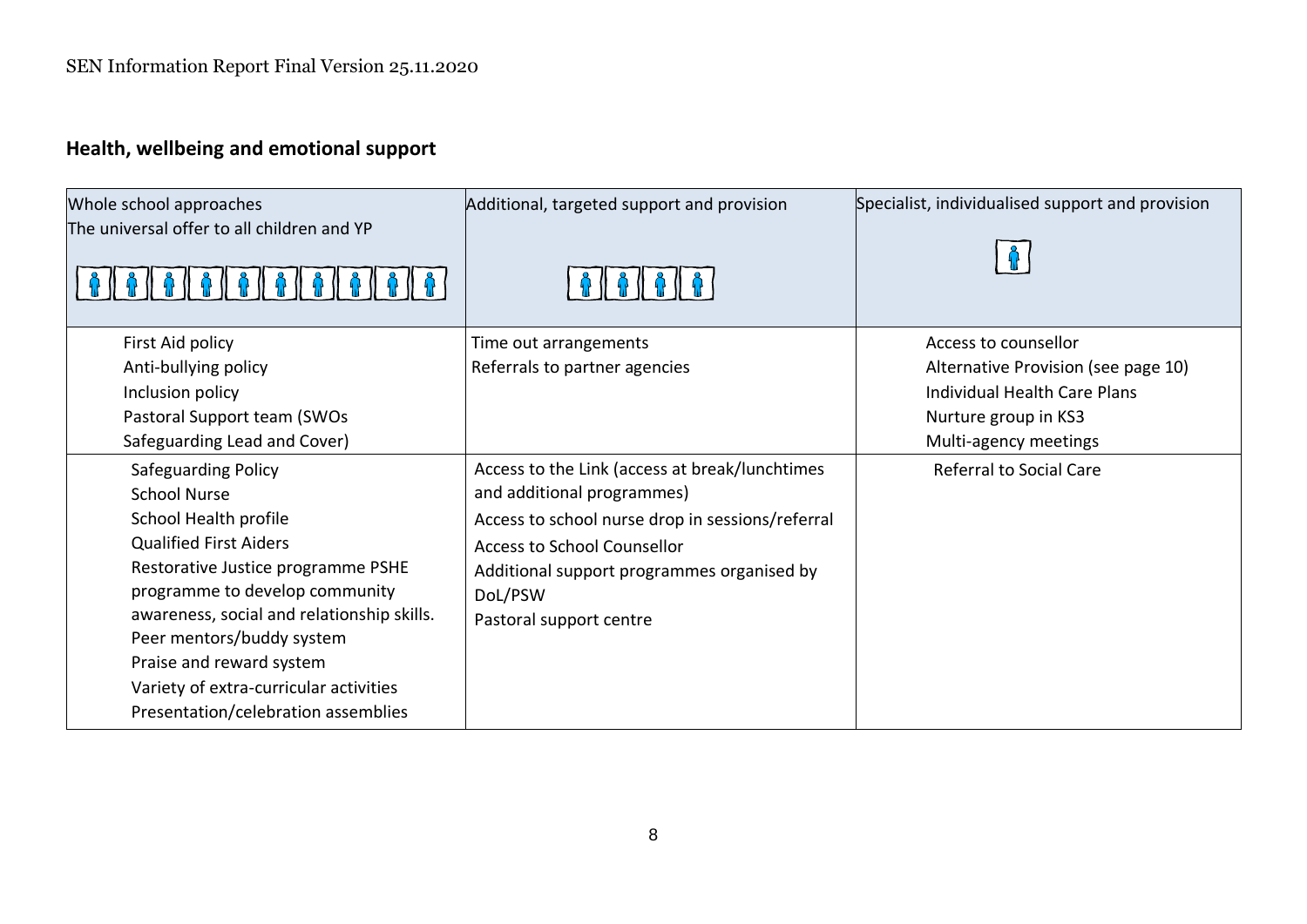# **Social Interaction opportunities**

| Whole school approaches                                                                                                                                                                          | Additional, targeted support and provision                                                                                                                                                                    | Specialist, individualised support and provision                                                                                                                                                                                           |
|--------------------------------------------------------------------------------------------------------------------------------------------------------------------------------------------------|---------------------------------------------------------------------------------------------------------------------------------------------------------------------------------------------------------------|--------------------------------------------------------------------------------------------------------------------------------------------------------------------------------------------------------------------------------------------|
| The universal offer to all children and YP<br>1010101010101010                                                                                                                                   | <b>A I A I A I A</b> I                                                                                                                                                                                        |                                                                                                                                                                                                                                            |
| Extra-curricular activities/clubs<br>Activities at lunch and break times<br>School and Year group Council<br><b>Tutor Groups</b><br>Outdoor Education opportunities such as<br>Duke of Edinburgh | Small Nurture Group programme<br>Supervised lunch and break times<br><b>Behaviour Support Facility</b><br>Additional support programmes organised<br>by PDL/SWO<br>Peer mentors<br>ASD team group activities. | Referrals to partner agencies (see page 10)<br>External support groups<br>Alternative Programmes e.g. Pendynas/<br><b>BF Adventure</b><br>Supervision at lunch and break times<br>Supervision for extra-curricular activities<br>and trips |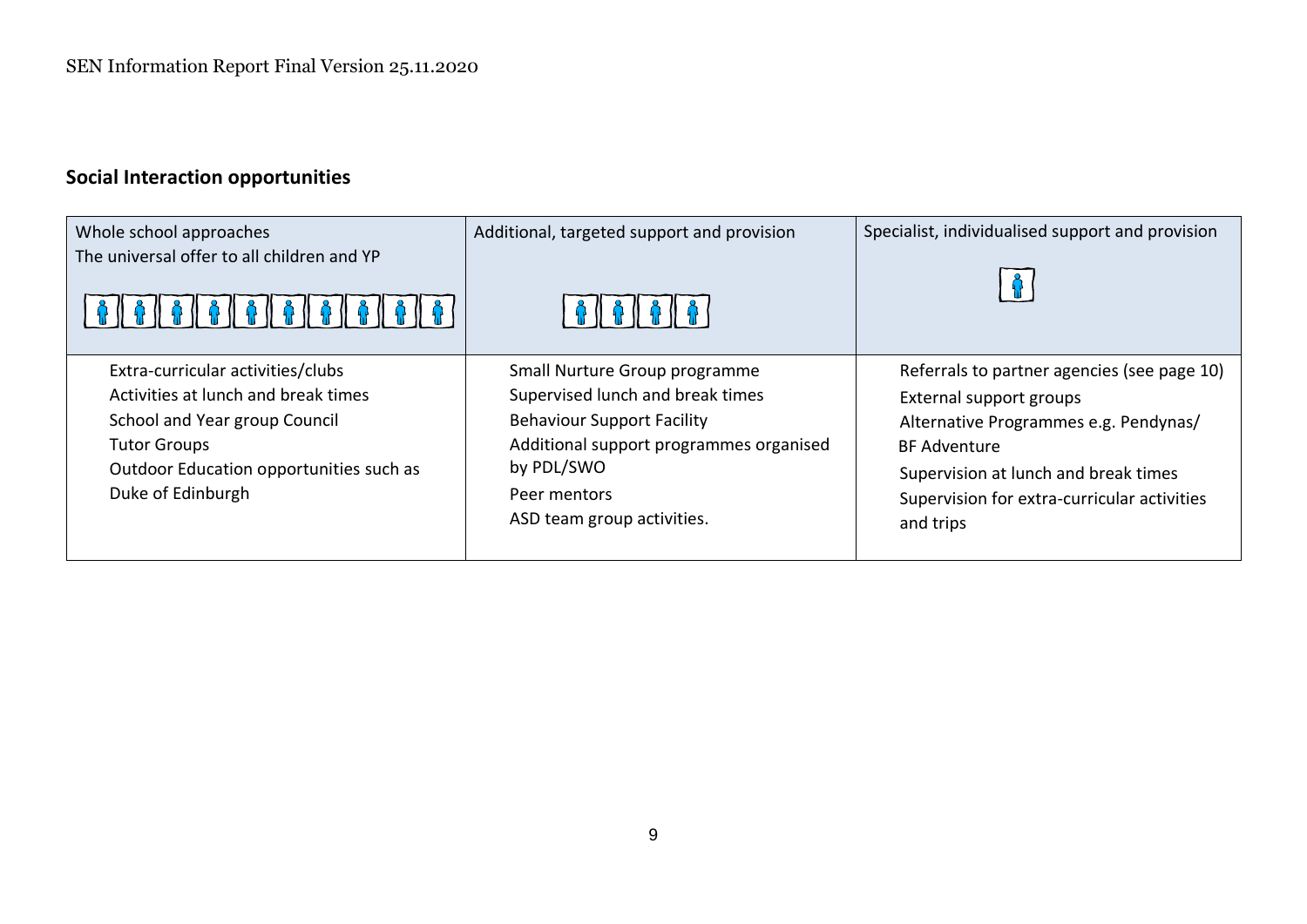**The physical environment (accessibility, safety and positive learning environment).** 

| Whole school approaches                          | Additional, targeted support and provision     | Specialist, individualised support and provision |
|--------------------------------------------------|------------------------------------------------|--------------------------------------------------|
| The universal offer to all children and YP       | 16   16   16                                   |                                                  |
| Health and Safety policy                         | <b>Equality and Diversity policy</b>           | <b>Disabled Access Policy</b>                    |
| Structured rules for moving around the buildings | Management of medical needs                    | Specialist mobility equipment                    |
| Risk assessments                                 | - Epilepsy                                     | Liaison with external professionals              |
| Qualified teachers in specialist subjects        | - Diabetes                                     | Lifts maintained                                 |
| Displays in classroom and corridors              | - Acute Asthma                                 | Health Care plans written with medical           |
| First Aid team                                   | - Allergies                                    | specialists                                      |
|                                                  | - Specific conditions                          | The Hub for physiotherapy/airway                 |
|                                                  | Liaison with Medical professionals and parents | clearance                                        |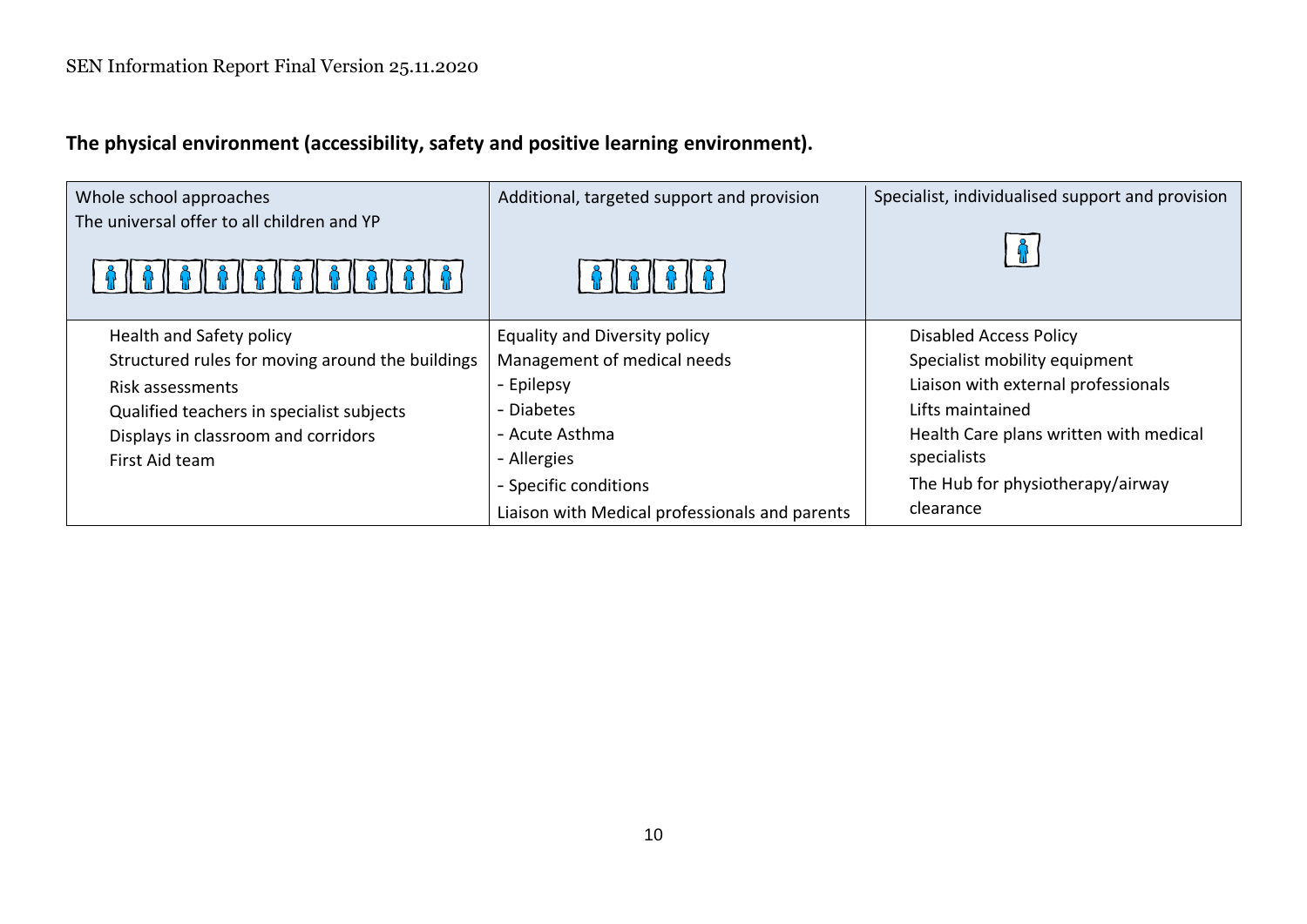# **Transition from year to year and setting to setting**

| Whole school approaches<br>The universal offer to all children and YP                                                          | Additional, targeted support and provision                                                                                                                                                                                                 | Specialist, individualised support and provision                                                                                                                                                                                                                                                                     |
|--------------------------------------------------------------------------------------------------------------------------------|--------------------------------------------------------------------------------------------------------------------------------------------------------------------------------------------------------------------------------------------|----------------------------------------------------------------------------------------------------------------------------------------------------------------------------------------------------------------------------------------------------------------------------------------------------------------------|
| Visits to primary schools<br>Yr 6 Primary liaison event<br>Yr 6 Intake days and evening<br>College visits for year 11 students | Summer Challenge for yr 6<br>Yr 6 SEND transition for vulnerable students<br>Literacy Intervention yr 6<br>SENCo attending meetings at primary<br>schools.<br>Liaison with Truro College for Post 16<br>setting.<br><b>Careers Advisor</b> | Transition plans for yr 6 to 7<br>SENCo attends Yr 6 Annual Reviews for<br>pupils with statements<br>Transition review meetings for years 9, 10<br>and 11 for students with statements<br>attended by Careers South West/Truro<br>College<br>Additional college visits and transition plans<br>for year 11 students. |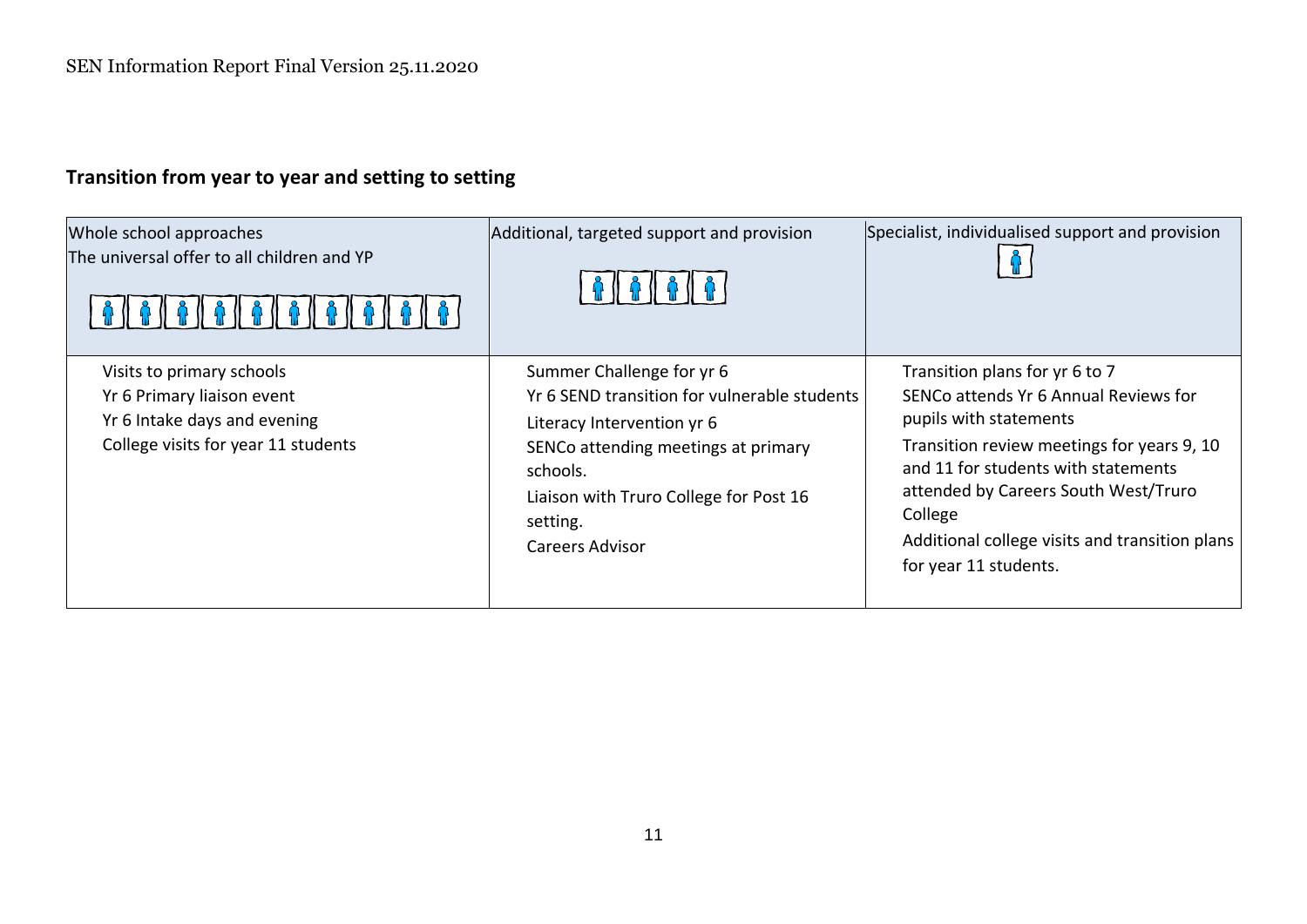# **The SEND qualifications of, and SEND training attended by, our staff .**

| To enable all children to have access to the<br>curriculum, information and guidance, physical<br>environment, school and wider community<br>   ^    ^    ^    ^    ^    ^    ^                                           | To enable targeted support and provision                                                                                                                                                                                                                                                                                                                                                                                                                                                                                                                            | To enable specialist, individualised support and<br>provision                                                                                                                                                                                                                                                                                                                                                                                                                                       |
|---------------------------------------------------------------------------------------------------------------------------------------------------------------------------------------------------------------------------|---------------------------------------------------------------------------------------------------------------------------------------------------------------------------------------------------------------------------------------------------------------------------------------------------------------------------------------------------------------------------------------------------------------------------------------------------------------------------------------------------------------------------------------------------------------------|-----------------------------------------------------------------------------------------------------------------------------------------------------------------------------------------------------------------------------------------------------------------------------------------------------------------------------------------------------------------------------------------------------------------------------------------------------------------------------------------------------|
| Regular audit of staff SEND training needs<br>SENCo delivers INSET to update staff re:<br><b>SEN Code of Practice</b><br>SEND CPD programme available to all<br>staff<br>TA allocated lessons<br>Learning Walks with SEND | TA performance Management<br>TA training opportunities displayed on<br>SEND notice board/ shared at faculty<br>meetings<br>TA CPD delivered by SENCo and training<br>by outside services and professionals<br>including:<br>Dyslexia Champion training<br><b>Autism Champion training</b><br>Sight/Hearing Support training<br><b>Nurture Group training</b><br>Supporting pupils with SEMH<br>Supporting pupils with EAL<br>Managing Challenging Behaviour (SEN<br>Services Southwest)<br>Mental Health - Identifying and Supporting<br>Learners with Difficulties | Director of Inclusion performance<br>Management<br>Qualified SENCo with National award<br><b>Masters qualification MAed</b><br>Director of Inclusion training with<br>outside services/agencies and<br>professionals<br>Inclusive and Dyslexia friendly schools<br>(DFC/IDFS)<br>SIMs SEND training/Edukey/ Provision<br>mapping<br>Exam Access Arrangements for SEN<br>students (RTA)<br>Maximising TA Impact (MENCAP)<br>Mental Health - Identifying and Supporting<br>Learners with Difficulties |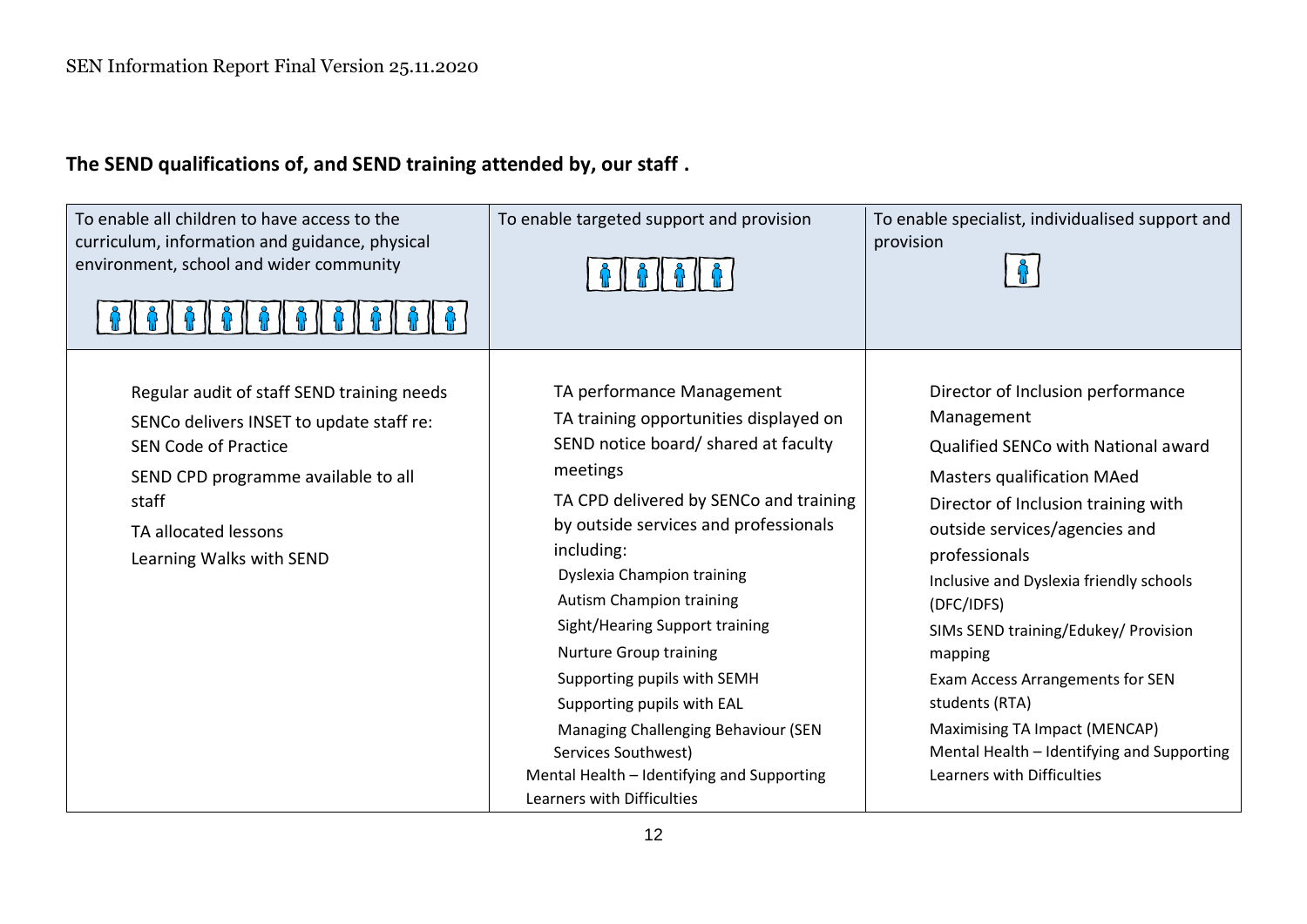| Dyscalculia Training (Dyslexia Support)                                       |  |
|-------------------------------------------------------------------------------|--|
|                                                                               |  |
| Phonological Awareness (Dyslexia<br>Service)                                  |  |
| Emotion coaching, Lego therapy and<br>precision teaching training provided by |  |
| <b>Educational Psychologist</b>                                               |  |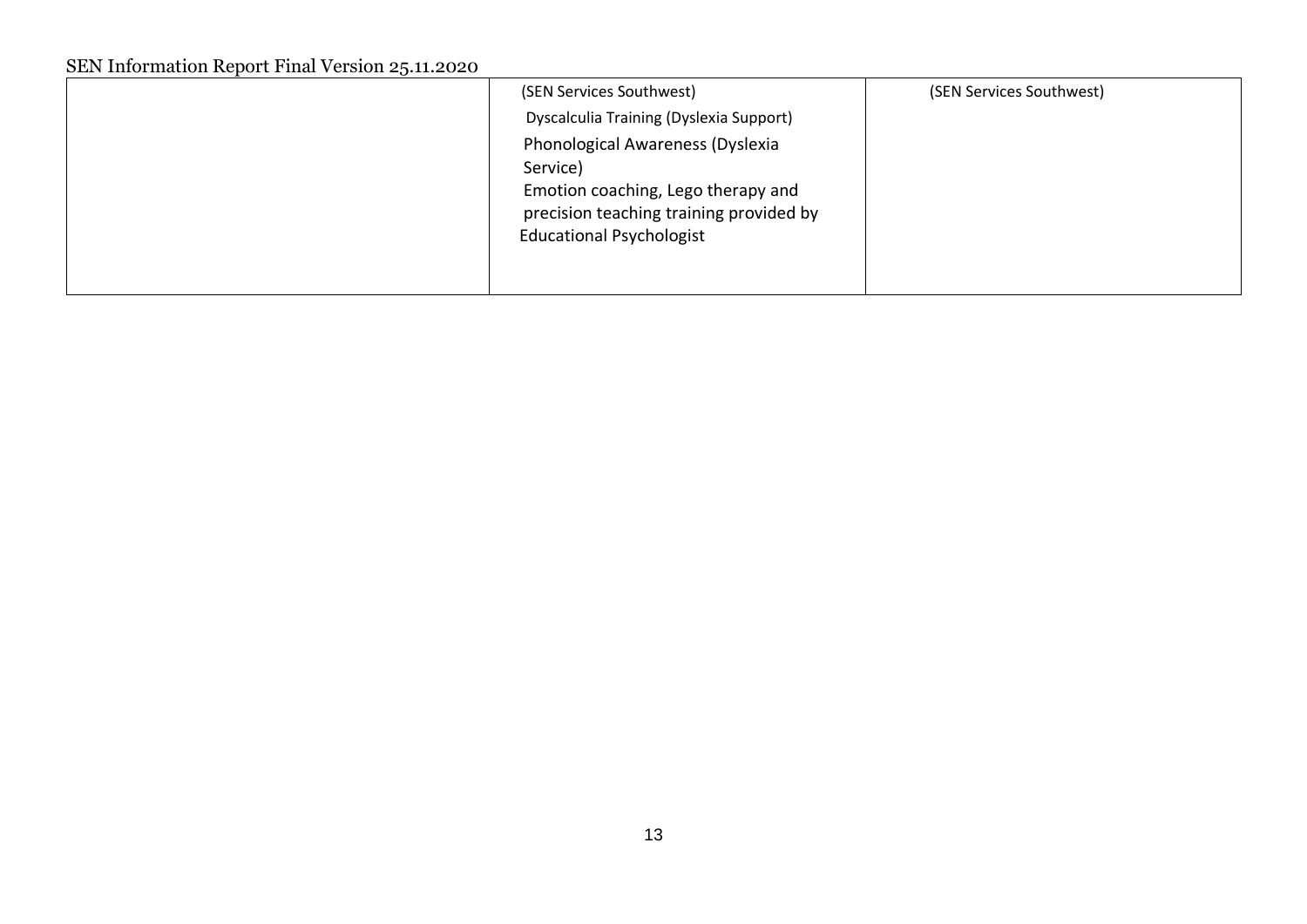| Organisation                         | What they do in brief                                                                         | <b>Contact details</b>             |
|--------------------------------------|-----------------------------------------------------------------------------------------------|------------------------------------|
|                                      |                                                                                               |                                    |
| <b>Autism Spectrum Team Cornwall</b> | The Autism Spectrum Team in Cornwall play                                                     | Katie Frampton                     |
|                                      | a significant role in promoting the inclusion                                                 | kframpton@cornwall.gov.uk          |
|                                      | of young people with Autism and in                                                            |                                    |
|                                      | supporting multi agency work to meet the                                                      | <b>County Team</b>                 |
|                                      | needs of these young people and their                                                         |                                    |
|                                      | families. They have trained our Autism<br>Champion and provide ongoing mentoring for          |                                    |
|                                      | our SEND department.                                                                          |                                    |
| <b>BF</b> Adventure                  | BF Adventure is an outdoor activity centre                                                    | Paul Cox                           |
|                                      | and charity based near Falmouth and                                                           | paulc@bfadventure.org              |
|                                      | Penryn. It offers young people an opportunity                                                 |                                    |
|                                      | to learn in a different environment and                                                       |                                    |
|                                      | focuses on resilience, team building, self-                                                   |                                    |
|                                      | esteem and social skills. It offers high level of                                             |                                    |
|                                      | support for vulnerable students, with the aim                                                 |                                    |
|                                      | of the child progressing into group work.                                                     |                                    |
| <b>Boot Up</b>                       | Boot Up! is an outdoor learning space open                                                    | Jane Atkinson                      |
|                                      | where young people can take part in fun and                                                   | jane@bootup.org                    |
|                                      | inspirational sessions in Green Woodwork,                                                     |                                    |
|                                      | Bushcraft, Construction, Gardening and Arts<br>& Crafts. All of which are designed to inspire |                                    |
|                                      | and enable people of all ages to gather and                                                   |                                    |
|                                      | discover new skills in a beautiful outdoor                                                    |                                    |
|                                      | setting.                                                                                      |                                    |
| <b>CAMHS</b>                         | Offer assessment and treatment when                                                           | Dr Marianne Groen                  |
|                                      | children and young people have emotional,                                                     | Marianne.groen@cft.cornwall.nhs.uk |
|                                      | behavioural or mental health difficulties.                                                    | Jenny Caddy                        |
|                                      |                                                                                               | Jenny.Caddy@cft.cornwall.nhs.uk    |

# **Services and organisations that we work with:**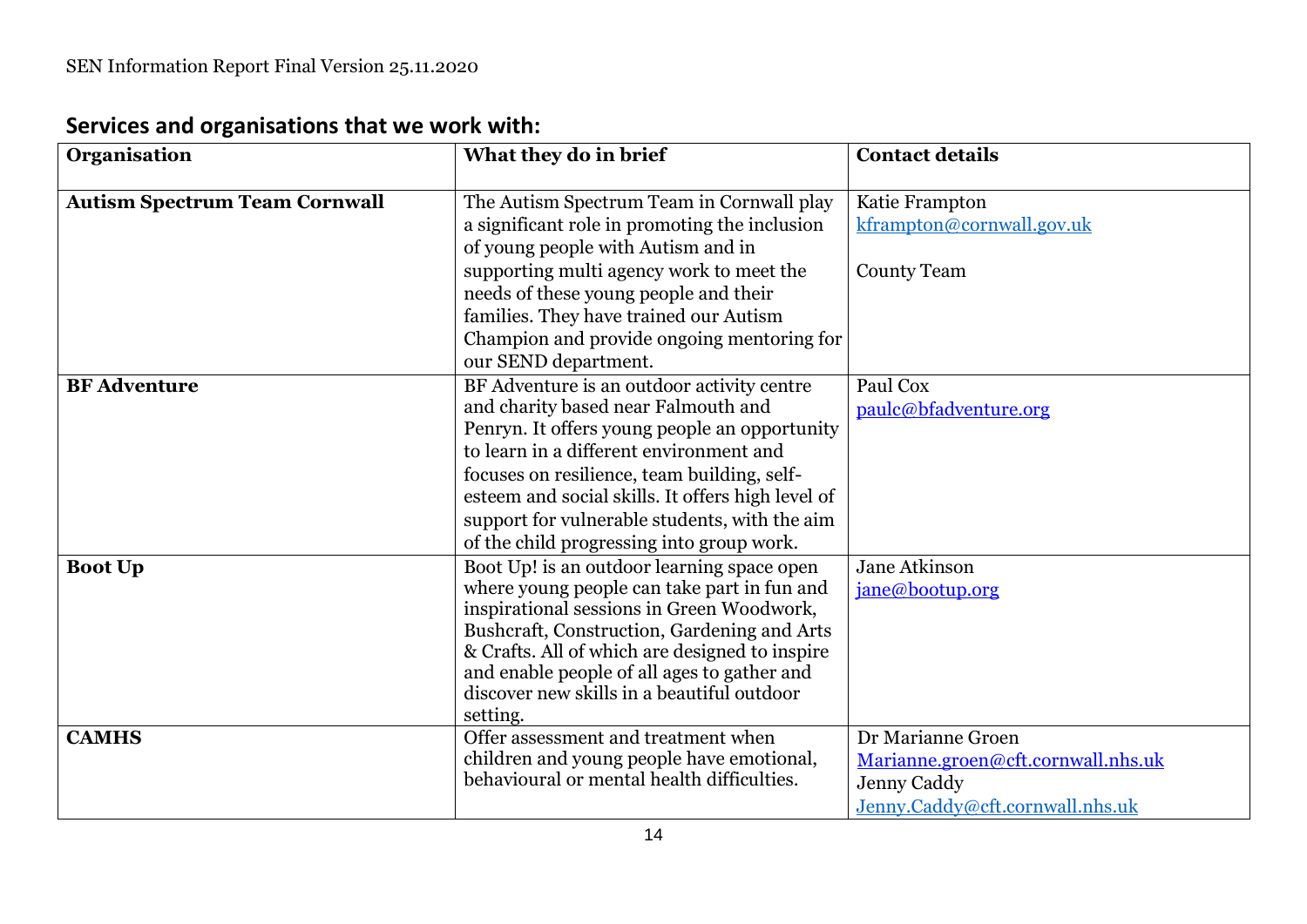| <b>Careers Officer</b><br>lsherwood@penair.cornwall.sch.uk<br>Support pupils with pathways to KS4 and the<br>options process in Year 9, the year 10 work<br>experience programme and post 16 options<br>and application to college in year 11. In<br>addition CSW can seek alternative provision |
|--------------------------------------------------------------------------------------------------------------------------------------------------------------------------------------------------------------------------------------------------------------------------------------------------|
|                                                                                                                                                                                                                                                                                                  |
|                                                                                                                                                                                                                                                                                                  |
|                                                                                                                                                                                                                                                                                                  |
|                                                                                                                                                                                                                                                                                                  |
|                                                                                                                                                                                                                                                                                                  |
| or a work placement for pupils experiencing<br>difficulties accessing the curriculum. CSW                                                                                                                                                                                                        |
| support parents and pupils during Transition                                                                                                                                                                                                                                                     |
| Reviews.                                                                                                                                                                                                                                                                                         |
| An alternative learning environment that<br><b>CHAOS Stay at Home Ltd</b><br>Lindsay@stayathomeltd.co.uk                                                                                                                                                                                         |
| focuses on catering and horticulture and                                                                                                                                                                                                                                                         |
| small animal care                                                                                                                                                                                                                                                                                |
| <b>Cognition and Learning Service</b><br>Support the needs of dyslexic and identified<br>sandra.page@cornwall.gov.uk                                                                                                                                                                             |
| areas of need with cognition with children                                                                                                                                                                                                                                                       |
| and young people in education. They offer                                                                                                                                                                                                                                                        |
| advice and quidance to students, families and                                                                                                                                                                                                                                                    |
| friends and can provide dyslexia screening,                                                                                                                                                                                                                                                      |
| full assessments, literacy support and                                                                                                                                                                                                                                                           |
| training.                                                                                                                                                                                                                                                                                        |
| The Dreadnought Centre provides a wide<br>team@thedreadnought.co.uk<br><b>Dreadnought Centre</b>                                                                                                                                                                                                 |
| range of programmes for young people who                                                                                                                                                                                                                                                         |
| face emotional and behavioural challenges. It                                                                                                                                                                                                                                                    |
| operates a child centred philosophy and                                                                                                                                                                                                                                                          |
| provides an environment of unconditional                                                                                                                                                                                                                                                         |
| acceptance.                                                                                                                                                                                                                                                                                      |
| Support the needs of children and young<br>Jo Davidson<br><b>Dyslexia Support Service</b>                                                                                                                                                                                                        |
| people with Dyslexia in education. They offer<br>jo.davidson@cornwall.gov.uk                                                                                                                                                                                                                     |
|                                                                                                                                                                                                                                                                                                  |
|                                                                                                                                                                                                                                                                                                  |
| advice and guidance to people with Dyslexia,                                                                                                                                                                                                                                                     |
| family and friends, and provide dyslexia                                                                                                                                                                                                                                                         |
| screening, full dyslexia assessments, literacy                                                                                                                                                                                                                                                   |
| support and training for those in the statutory<br>or voluntary sector, in business, education or                                                                                                                                                                                                |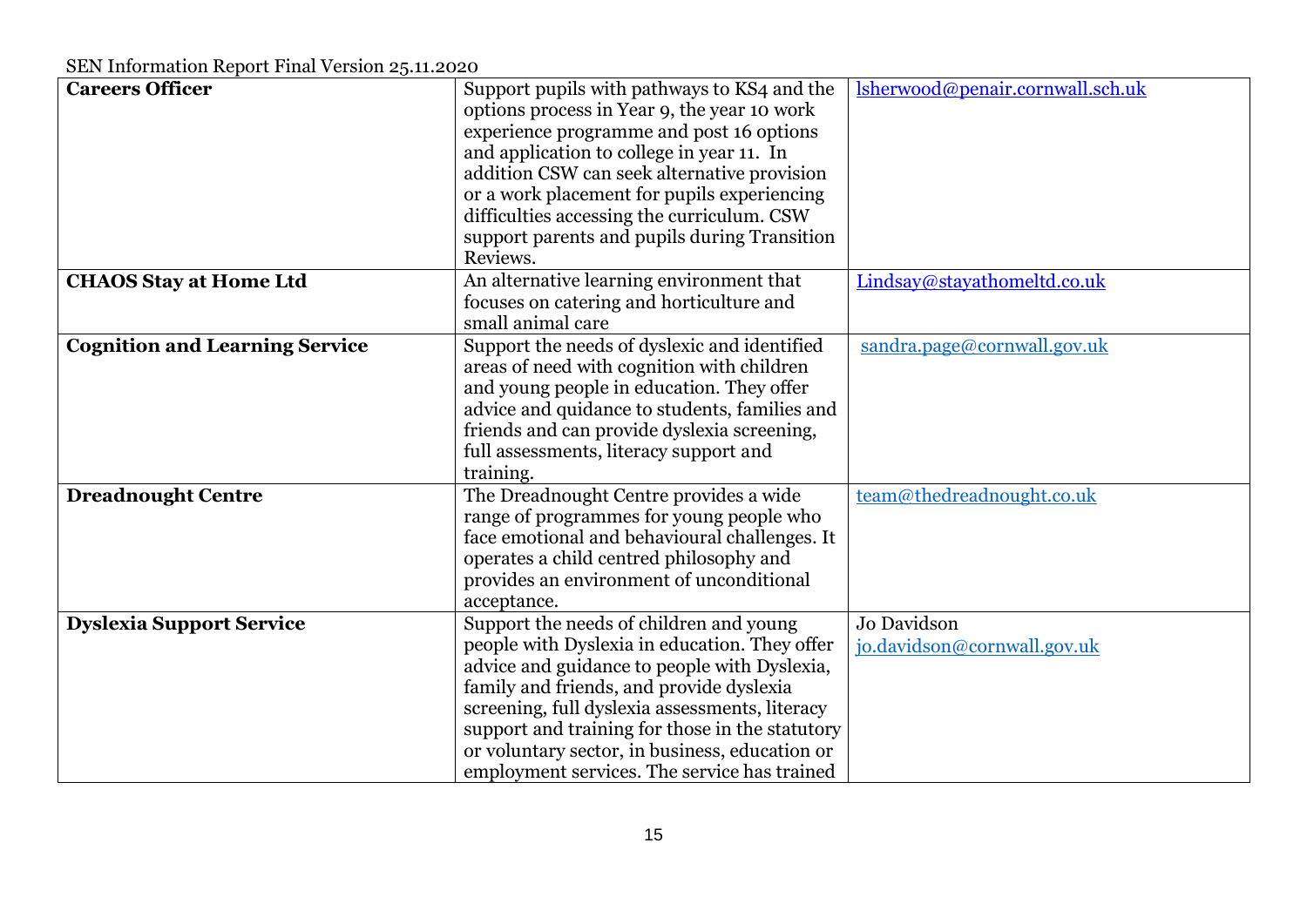|                                          | our two Dyslexia Champions and continue to<br>provide support and guidance.                                                                                                                                                                                                                                                                                       |                                                                                                                 |
|------------------------------------------|-------------------------------------------------------------------------------------------------------------------------------------------------------------------------------------------------------------------------------------------------------------------------------------------------------------------------------------------------------------------|-----------------------------------------------------------------------------------------------------------------|
| <b>Early Psychosis Intervention Team</b> | The Early Psychosis Intervention Team work<br>with young people (14-35 years). They offer<br>prompt assessment and treatment for<br>psychosis, and work closely with the young<br>person, family and school to identify early<br>signs and offer early intervention.                                                                                              | Fern Currie<br>Fern.currie@nhs.net                                                                              |
| <b>Early Help Hub</b>                    | A single point of contact for Cornwall Council<br>and community based children's Early help<br>Support and Services. A professional triage<br>hub for all service requests.<br>A source of information and advice to help<br>make the best decisions for a child/young<br>person.                                                                                 | www.cornwall.gov.uk/earlyhelphub                                                                                |
| <b>Educational Psychology Service</b>    | Help and support children or young people<br>who are experiencing problems within an<br>educational setting with the aim of enhancing<br>their learning.<br>Challenges may include social, emotional<br>problems or learning difficulties                                                                                                                         | Roosje Rautenback<br>rrautenbach@cornwall.gov.uk                                                                |
| <b>Hearing Support</b>                   | Support children and young people with<br>sensory impairment to:<br>develop good language and effective<br>interaction communications skills;<br>be given the equality of opportunity to<br>$\bullet$<br>access a wide curriculum at school and<br>college;<br>gain social and emotional inclusion in<br>their wider community;<br>to achieve economic well-being | Teacher of the Deaf: Phil Clifford<br>pclifford@cornwall.gov.uk<br>Sarah Wardle<br>sarah.wardle@cornwall.gov.uk |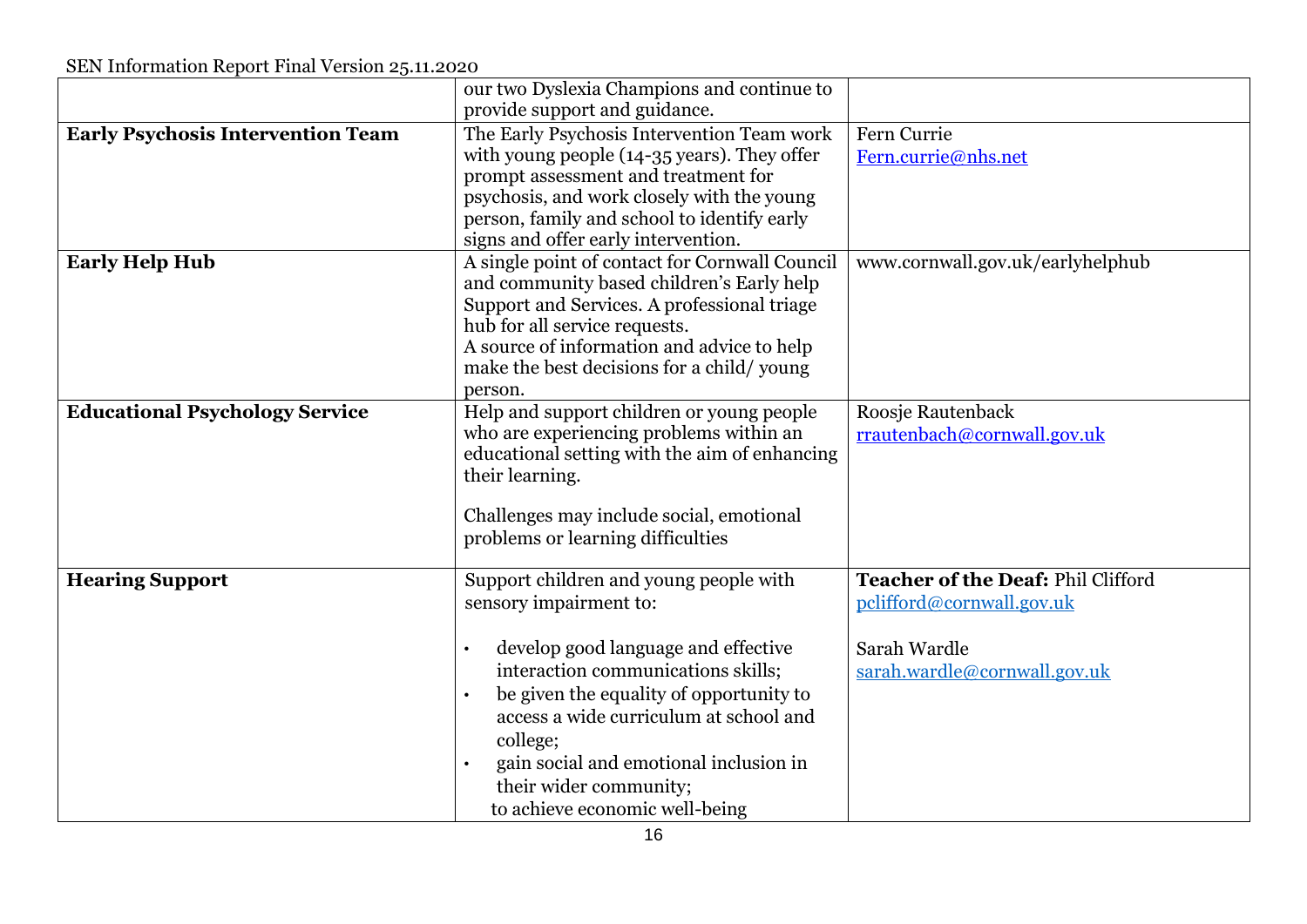| Kooth.com                                       | 1:1 counsellors - Provides vulnerable young<br>people, who have emotional or mental health<br>problems, with support when they need it<br>most.                                                                                                                                                                              | <b>Alison Fox</b><br>alison@xenzone.com                    |
|-------------------------------------------------|------------------------------------------------------------------------------------------------------------------------------------------------------------------------------------------------------------------------------------------------------------------------------------------------------------------------------|------------------------------------------------------------|
| <b>Occupational Therapy Team</b><br>(Community) | Assess and treat physical and psychiatric<br>conditions using specific activity to prevent<br>disability and promote independent function<br>in all aspects of daily life                                                                                                                                                    | Sophie Roberts<br>Sophie.roberts@cornwall.go.uk            |
| Pendynas                                        | Pendynas provide a range of professional<br>services based around the provision of<br>education and supervision to young people<br>who are unable to access mainstream<br>schooling on a full time basis.<br>They can provide services to ensure that<br>young people can continue to progress<br>socially and academically. | Clint Lanyon<br>clanyon@pendynas.co.uk                     |
| <b>Physiotherapy Team (Community)</b>           | Help people affected by injury, illness or<br>disability through movement and exercise,<br>manual therapy, education and advice. They<br>maintain health for people of all ages, helping<br>patients to manage pain and prevent disease.                                                                                     | <b>Bridget White</b><br>Bridget.White@rcht.cornwall.nhs.uk |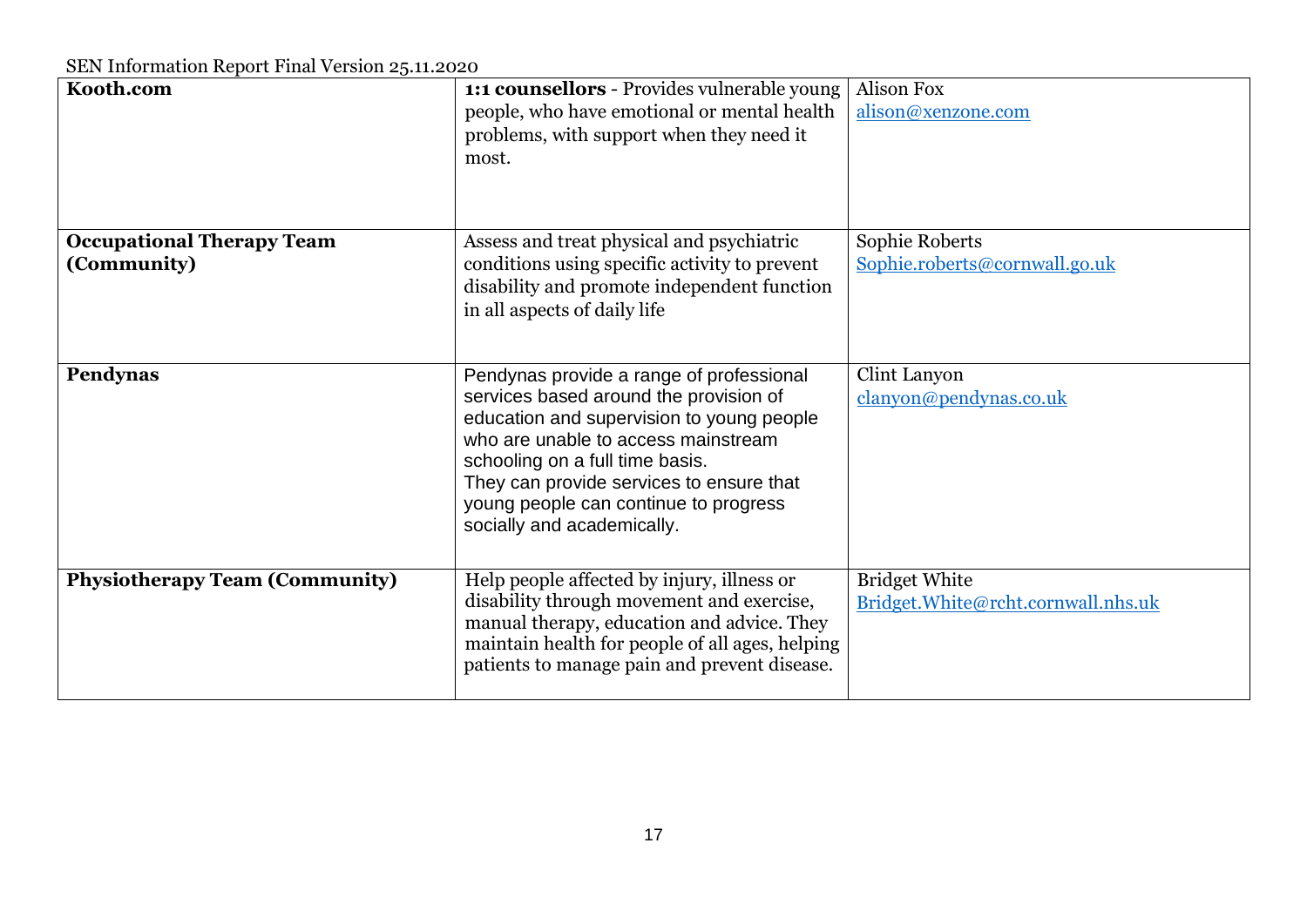| <b>Physical Disability Support</b>                                  | Provide support to students with Physical<br>Disabilities who attend mainstream schools<br>across Cornwall. The key target is to ensure<br>maximum access to the school curriculum.                                 | <b>Steve Deacon Physical and Medical Needs</b><br>Advisor<br>sdeacon1@cornwall.gov.uk<br>Melinda.leishman@cornwall.gov.uk |
|---------------------------------------------------------------------|---------------------------------------------------------------------------------------------------------------------------------------------------------------------------------------------------------------------|---------------------------------------------------------------------------------------------------------------------------|
| <b>Police Liaison Officers</b><br><b>Youth Intervention Officer</b> | Focus on early intervention and prevention                                                                                                                                                                          | PC Jay Dorman 01726 22482                                                                                                 |
| <b>School Nurse Team</b>                                            | Provide a variety of services such as providing<br>health and sex education within schools,<br>carrying out developmental screening,<br>undertaking health interviews and<br>administering immunisation programmes. | <b>Carol Hiley</b><br>01872 221704                                                                                        |
| <b>SENDIASS</b>                                                     | Provide support for students, families and<br>schools in finding the best opportunities for<br>learning and success in education and all<br>aspects of life.                                                        | www.cornwallsendiass.org.uk                                                                                               |
| <b>Social Care</b>                                                  | Personal care, protection or social support<br>services to children or adults in need or at<br>risk                                                                                                                 | <b>Ben Jones</b><br>bgjones@cornwall.gov.uk                                                                               |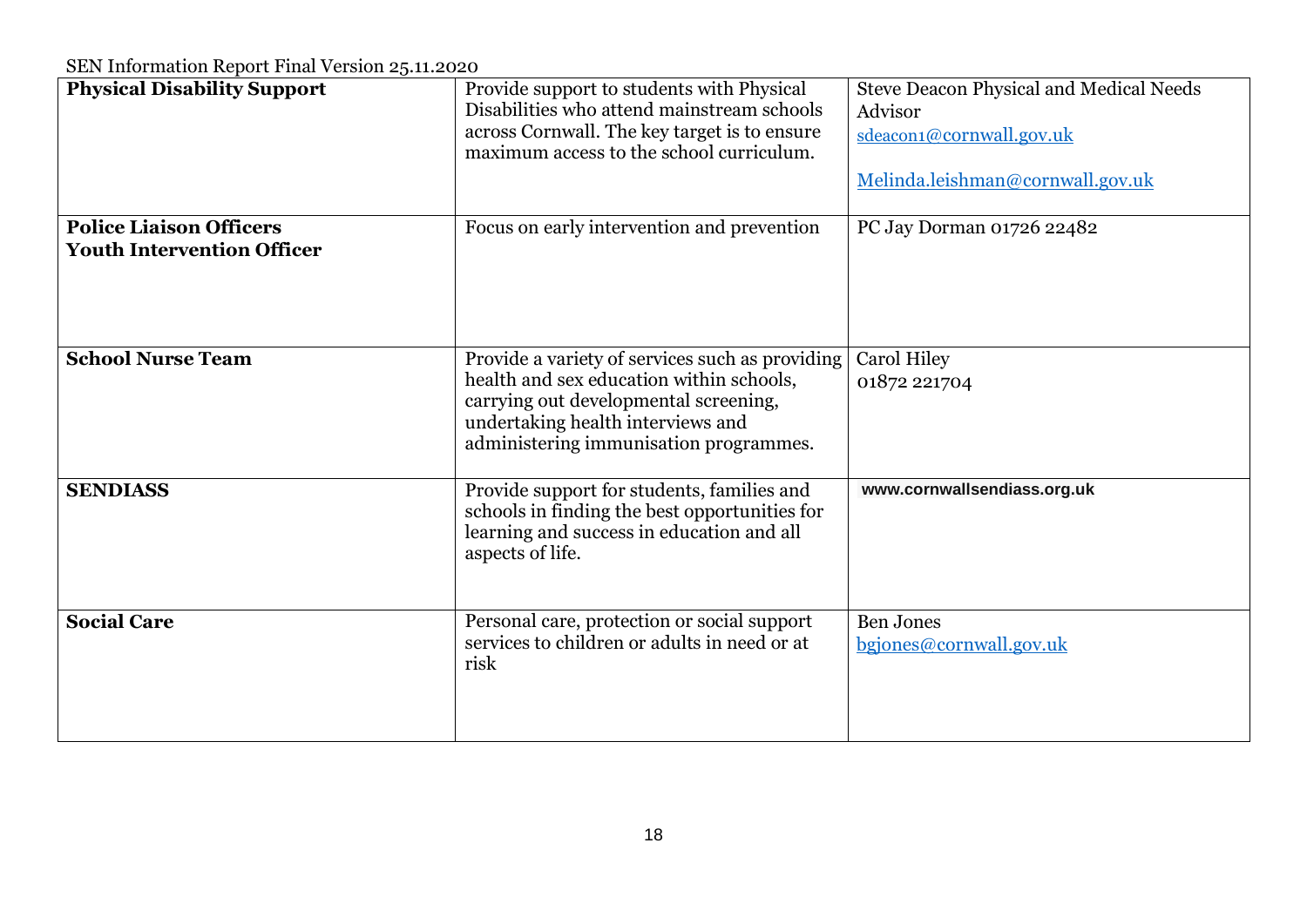| <b>Speech and Language Therapy (SALT)</b> | Assess and treat speech, language and<br>communication problems in people of all ages<br>to help them better communicate                                                                                                             | Mel Meadows<br>mmeadows@cornwall.gov.uk                                                                 |
|-------------------------------------------|--------------------------------------------------------------------------------------------------------------------------------------------------------------------------------------------------------------------------------------|---------------------------------------------------------------------------------------------------------|
| <b>Together For Families Advocates</b>    | Support the co-ordination of services around<br>identified families to maximise the impact of<br>intervention and reduce duplication or<br>conflict.                                                                                 | <b>Jenny Davies</b><br>jdavies2@cornwall.gov.uk                                                         |
| <b>Vision Support</b>                     | Work with children and young people (0-25<br>years) with a diagnosed visual impairment in<br>their homes, early years settings and schools<br>to enable them to overcome barriers to their<br>education caused by their vision loss. | <b>Visual Impairment service</b><br><b>Cornwall Council</b><br>Theresa Maunder tmaunder@cornwall.gov.uk |
| <b>White Gold</b>                         | White Gold Cornwall works with children,<br>young people and adults across the whole of<br>Cornwall and the Isles of Scilly providing 1:1<br>mentoring to help them navigate life's<br>challenges.                                   | 01209 31076<br>admin@whitegoldcornwall.co.uk                                                            |
|                                           | They aim to support, quide and, if appropriate,<br>challenge young people who;                                                                                                                                                       |                                                                                                         |
|                                           | Are vulnerable or at risk.<br>Present unacceptable or challenging behaviour.<br>Are excluded from, or failing to engage in,<br>education                                                                                             |                                                                                                         |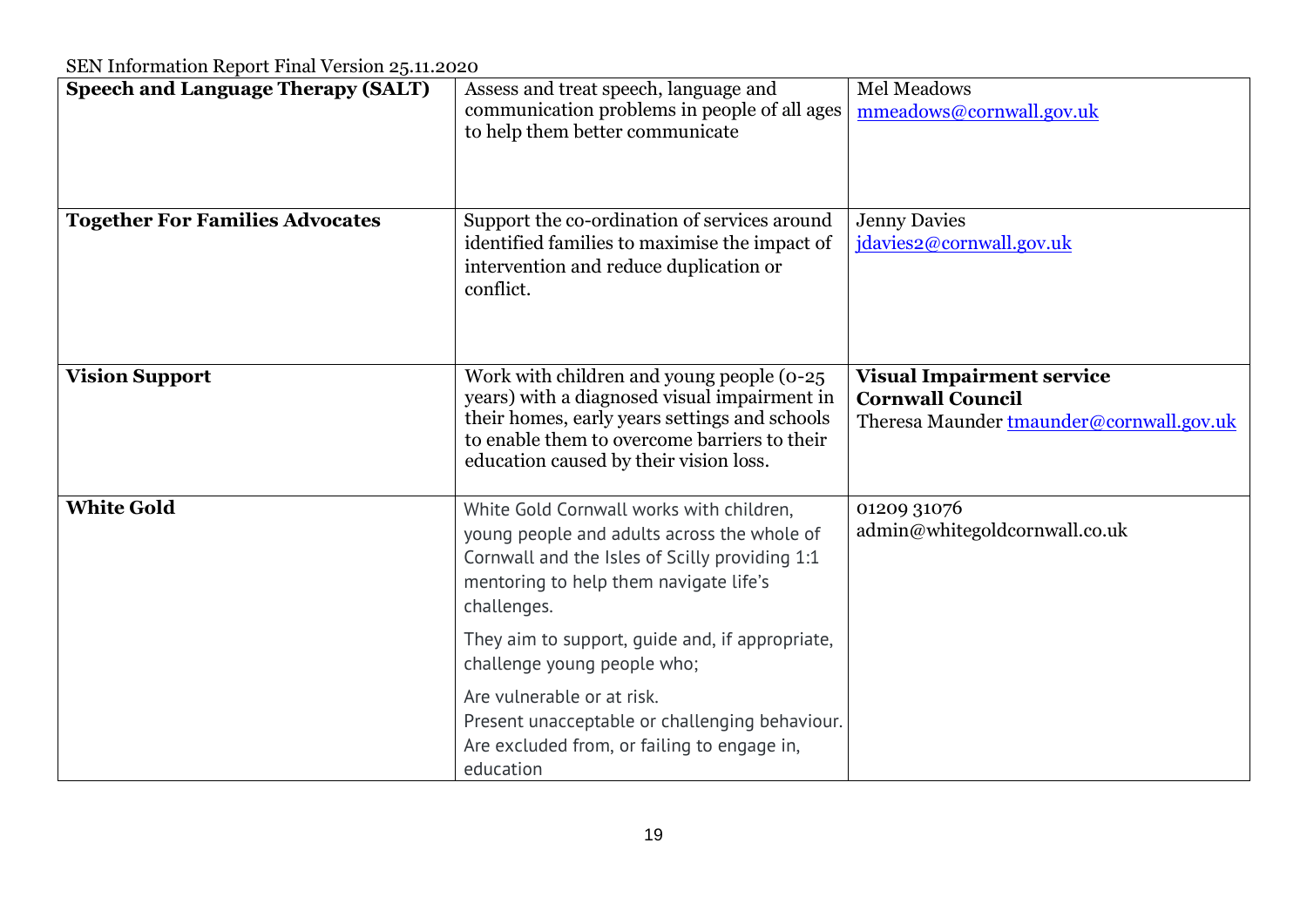|                              | Lack confidence, self-esteem and/or social<br>skills                                                                                                                |                                          |
|------------------------------|---------------------------------------------------------------------------------------------------------------------------------------------------------------------|------------------------------------------|
|                              | Are involved, or at risk of becoming involved,<br>with the Criminal Justice System.                                                                                 |                                          |
| <b>Young People Cornwall</b> | Young People Cornwall offers 1:1 information<br>and guidance to young people and sign posts<br>them to agencies and organisations that can<br>support them further. | <b>Gill Tallis</b><br>g.talis@ypc.org.uk |

## **Pupil progress**

Progress data is sent home and there are parents' consultation evenings. Teaching staff will liaise frequently when issues arise with your child's learning via email, letter or phone call. In addition there are various support evenings throughout the year to coincide with transition from one key stage to another, during examination preparation and to support the parents of children with SEND. Homework is published on Class Charts ICT provision and pupils have access to an after school Homework Club.

## **How we know how good our SEN provision is**

Children's targets on their Records of Need are reviewed to ensure they are being met. Monitoring the academic progress of SEND pupils against national/age expected levels and ensures the gap is narrowing (they are catching up to their peers or expected age levels). Some pupils may move off of the SEND register when they have 'caught up' or made sufficient progress. Lastly by reflecting on the verbal feedback from the teacher, parent and pupil and regularly acting on this in order update the Local Offer.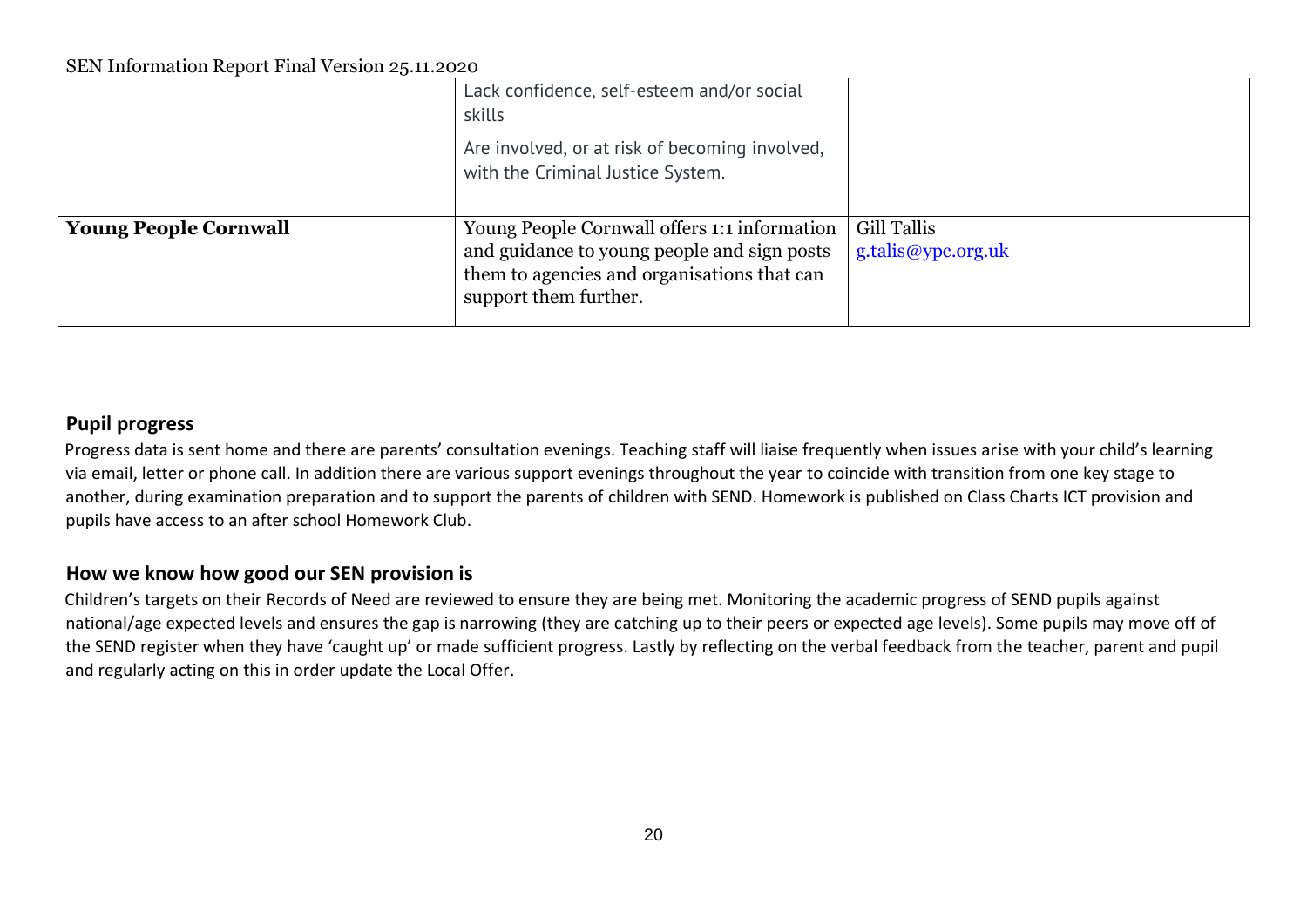## **If you wish to complain:**

**Please contact the Head teacher:**  Mr James Davidson **jdavidson@penair.cornwall.sch.uk** 

**Chair of Governors:**  Mrs E Seale Penair School St Clement Hill Truro TR1 1TN

Cornwall's Local Offer can be found on the Penair School Website and the Cornwall Family Information Services (FIS) website: [http://cornwall.childrensservicedirectory.org.uk.](http://cornwall.childrensservicedirectory.org.uk/)

### **Answers to Frequently asked Questions**

**1 How does your school know if children need extra help and what should I do if I think my child may have special educational needs?** 

At Penair School children are identified as having SEND through a variety of ways including:

- Liaison with Primary School
- Teacher/TA identifies a pupil performing below age expected levels
- Concerns raised by Parent
- Concerns raised by PDL/ SWO for example behaviour or self-esteem is affecting performance
- Liaison with external agencies

### **HOW WILL I RAISE CONCERNS IF I NEED TO**?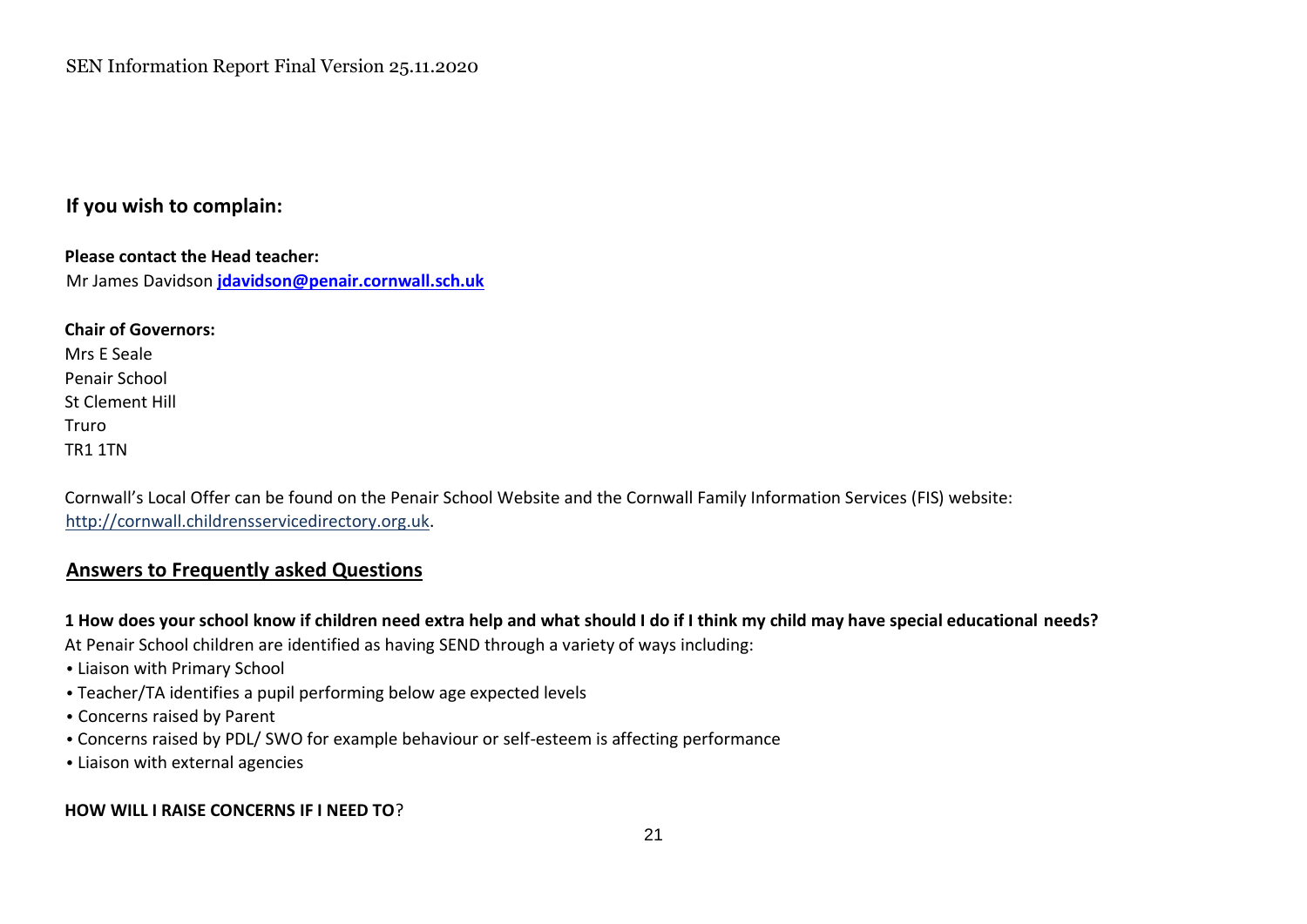Talk to us – firstly contact your child's PDL/Tutor or the SENCo. We welcome dialogue with parents/guardians and pride ourselves on good home/school communication.

#### **2. Who is responsible for the progress and success of my child in school?**

Your child's PDL and the classroom teacher are responsible for your child's progress and success with the support of the Pastoral Support and Tutor team.

### **3. How will the curriculum be matched to my child's needs?**

Quality First Teaching ensures all work within lessons is pitched at an appropriate level so that all children are able to access according to their specific needs. Typically this might mean that the teacher has graded outcomes for the lesson according to ability, however on occasions this can be individually differentiated. The benefit of this type of precision teaching is that all children can access a lesson and learn at their level.

### **4. How will I know how my child is doing and how will you help me to support my child's learning?**

Progress data is sent home and there are parents' consultation evenings. Teaching staff will liaise frequently when issues arise with your child's learning via email, letter or phone call. In addition there are various support evenings throughout the year to coincide with transition from one key stage to another, during examination preparation and to support the parents of children with SEND. Homework is published on Class Charts and pupils have access to an after school Homework Club.

### **5. What support will there be for my child's overall wellbeing?**

We are an inclusive school; we welcome and celebrate diversity. All staff believes that every child should aspire to achieve and are capable of reaching their goals. The class teacher has overall responsibility for the pastoral care and progress of every child in their class, therefore this would be the parents' first point of contact. If further support is required the class teacher liaises with the SENCo for further advice and support. This may involve working alongside outside agencies such as Health and Social Services, and/or the Behaviour Support Team. The school also has an Inclusion Manager who works in The Link under the direction of the SENCo, with vulnerable children during the school day. Children also have access to a highly experienced Pastoral Support team.

### **6. How do I know that my child is safe in school?**

Penair School is concerned for the safety of all of its pupils. We operation a 'Kids Safe' text messaging service to support attendance and punctuality that is monitored by the Pastoral Support Team. There is a rigorous approach to safeguarding and a designated Safeguarding Officer. There is a behaviour policy in place with very clear expectations and a reward/sanctions system to support this. If a child has behavioural difficulties a Behaviour Management Plan (BMP) may written alongside the child and parents to identify the specific issues, put relevant support in place and set targets. As a result of the support we give, our rate of exclusions has reduced.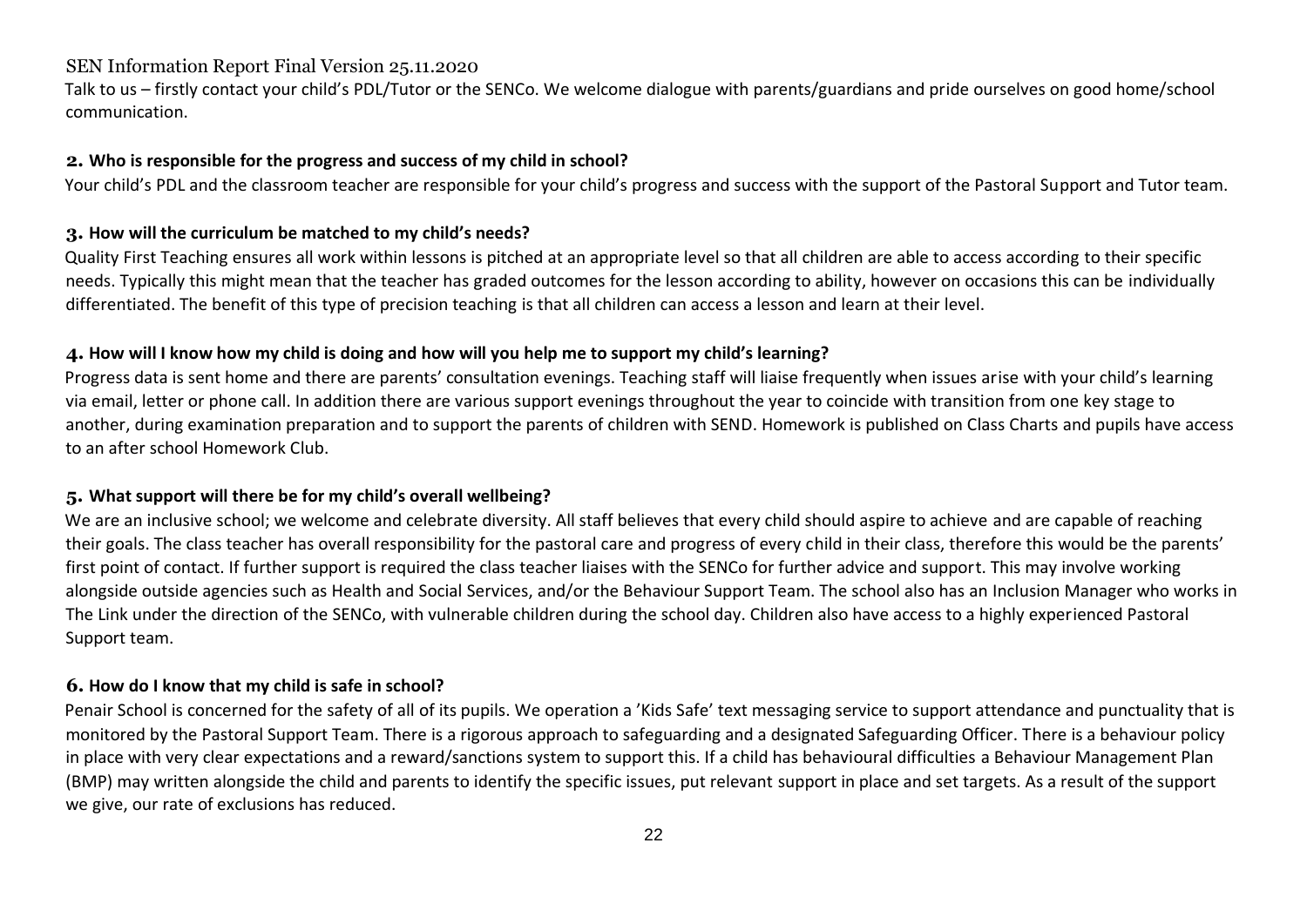**8. What specialist services and expertise are available at or accessed by your school?**  Please see above sections The curriculum and Teaching & Learning

## **9. What SEND training have the staff at school had or are having?**

Staff members are offered opportunities to access SEND training through Continuous Professional Development (CPD) training. The SENCo is required to undertake specific SENCo training, the NASEN SENCO Masters Module and regular updates from the county team and local providers.

### **10. How will my child be included in activities outside the classroom including school trips?**

All pupils are entitled to access activities outside of the classroom including trips and are actively encouraged to participate in extra-curricular clubs and events. We will provide the necessary support to ensure that this is successful. A risk assessment is carried out prior to any off site activity to ensure everyone's health & safety will not be compromised. In the unlikely event that it is considered unsafe for a child to take part in an activity, then alternative activities which will cover the same curriculum areas will be provided in school.

#### **11. How accessible is the school environment?**

The school site is wheelchair accessible with disabled lifts and toilets.

### **12. How will school prepare and support my child through the transition from key stage to key stage and beyond?**

The school has a very successful KS2-3 transition process and offers a roadshow of events/activities to support transition including a Summer School programme. There are various support evenings throughout the year to coincide with transition from one key stage to another, during examination preparation and to support the parents of children with SEND. For the transition to Further and Higher education Penair School has close links with the local colleges and works in partnership with Careers South West. The Careers South West officer supports pupils and works 1:1 with SEND pupils through the process of work experience and college transition. There is a work experience week and a careers evening.

### **13. How are the school's resources allocated and matched to children's special educational needs?**

We ensure that all children who have Special Educational needs are met to the best of the school's ability with the funds available. We have a team of TAs who are funded from the SEND budget and deliver programmes designed to meet groups of children's needs. The budget is allocated on a needs basis. The Children who have the most complex needs are given the most support often involving a TA either on a 1:1 basis or in a small group situation or specialist provision.